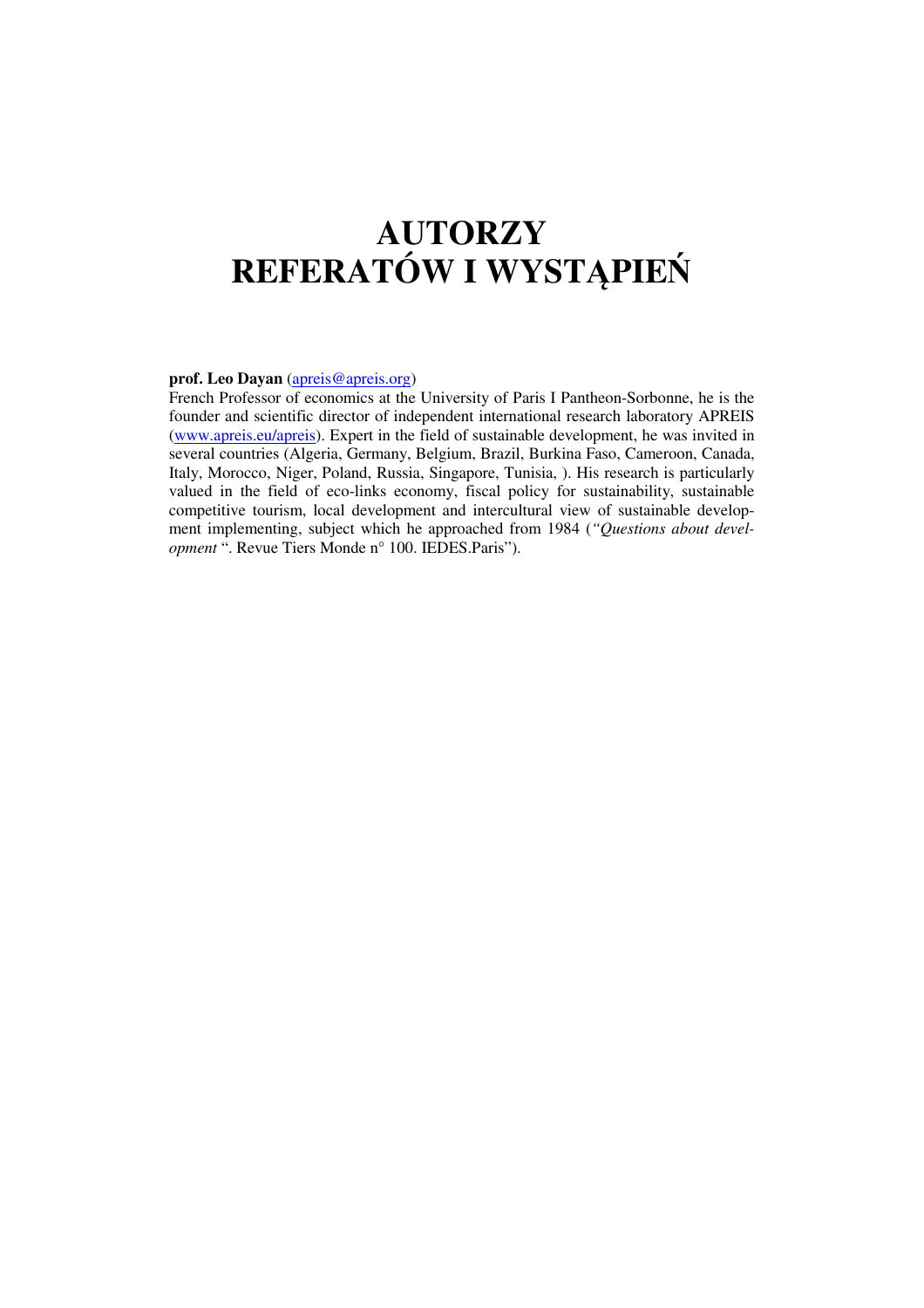### **THREATS TO MULTICULTURALISM <sup>1</sup>**

**Léo Dayan\*** 

# **Globalization and Multiculturalism & Sustainability and Interculturality**

Walls and Accommodations & Links and Bridges

**Summary:** By establishing the existence of a global public good, the sustainability opens up and makes plural the human identities, brings down the partition walls of multiculturalism and offers a meaning and a direction to the interculturality around a common civilizational project. But the globalization of developments, that requires the adaptation of human needs to the natural capacities, is challenging the economic globalization rationalities imposed by the State/Market couple. It demands the emergence of civil actor, local and world, to value the cultural biodiversity and to allow the intercultural implementation of sustainability cooperative links by the local and for global sustainability.

<sup>\*</sup> University of Paris I Panthéon Sorbonne (apreis@apreis.org).Scientífic director for APREIS www.apreis.eu/apreis <sup>1</sup>Threats to Multiculturalism . Chancelery of the President of the Republic of Poland & High School for Management of Bielsko. Ed: Bielsko-Biala 2011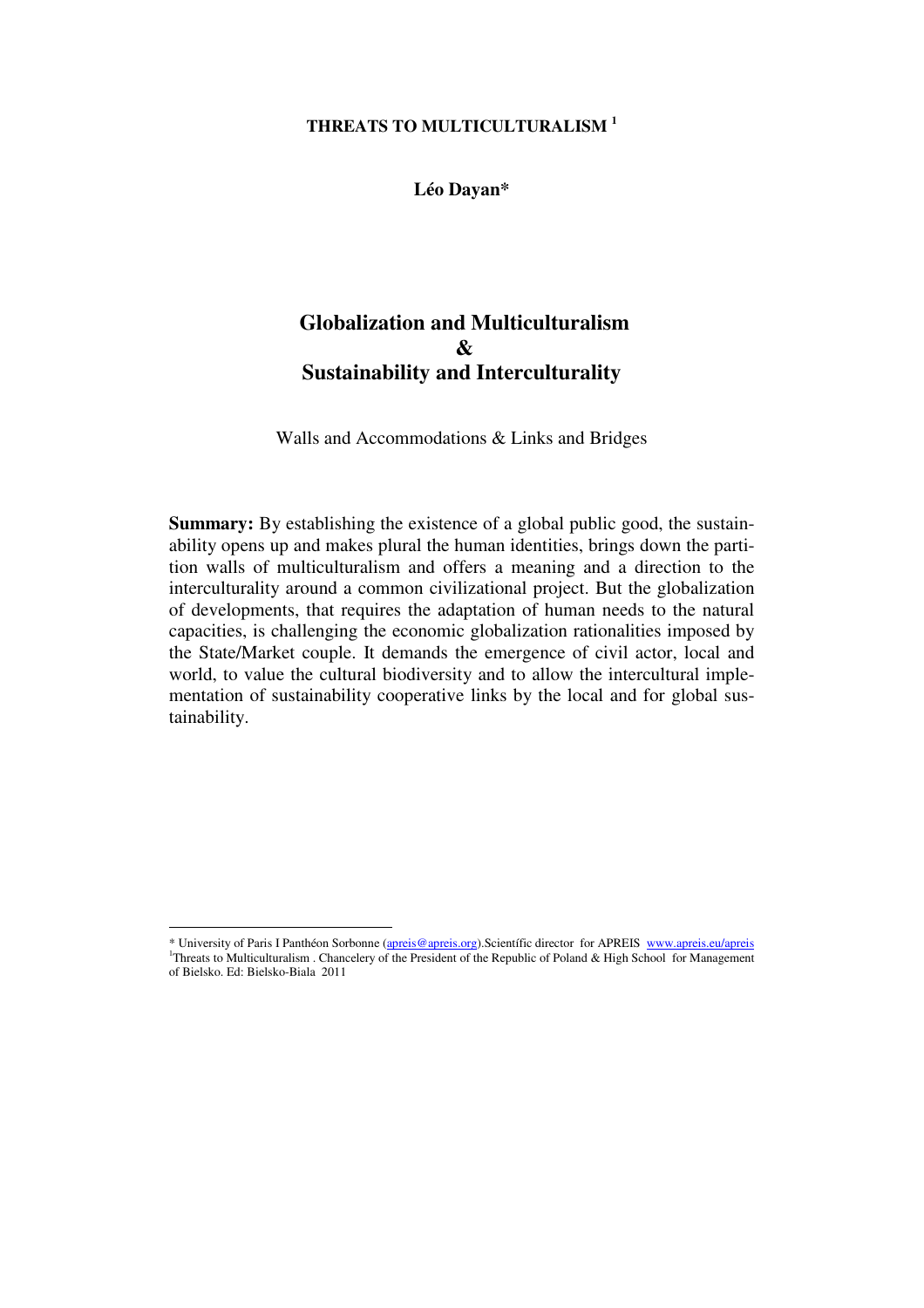# **Globalization & Multiculturalism Sustainability & Interculturality**

Walls and Accommodations & Links and Bridges

*When carrapich and malva appear in the field of culture, the land is already very tired and it needs rest and energy to rebuild its strength. Mother Nature will take care of it. So we must leave it to its account. When appearing multiple branches of guanchuma in the cultivated field, this means that the soil needs to be planted with other crops with deep roots to break the land and allow greater infiltration of water into the soil<sup>2</sup>*

 Cultures are continually evolving as by endogenous forces and at contact, desired or required, with other cultures. Not quite homogeneous nor completely cut off from each other, their links have now extended and expanded by will or by need. But in societies that became, after *"Berlin",* globalized and multicultural, in ways and to varying degrees, places of meetings or of reciprocal acculturation do not allow, despite *"Mostar",* mutual enrichments of identities.

 From Jerusalem to Ottawa, from El Tarf, Port Louis, Tijuana and Usti Nad Labem or from Baghdad to Brussels, via Johannesburg, New Delhi, Rio, Sukhumi or Washington, walls of inability to communicate are built. Places of exchanges appear as separate, utilities, narcissistic, accommodated or normative areas, from the "other" or the more powerful.

 And when a local clan, international geostrategic and worldwide economic rivalries are combined in countries where elites have mastered and mixed cultural codes imported and indigenous as in Burundi, Cameroon, Ivory Coast, Darfur, Ethiopia, Kenya, Madagascar, Niger, Nigeria, Democratic Republic of Congo and its 450 communities, Rwanda and its three communties, Somalia, Zimbabwe, woe to the person who would get the wrong ethnicity card, in the wrong place at the wrong time. This person may lose his life.

<sup>1</sup>Speech of a former community Terena Nioaque Native Land in Mato Grosso do Sul in Brazil. It is aimed at younger when the time comes Terere (cold drink based on mate) on the field of culture. The *carrapich* and *malva* are varieties of crabgrass, the *guanchuma* is a weed. (Le Bourlegat, Dayan, 2008, p.21).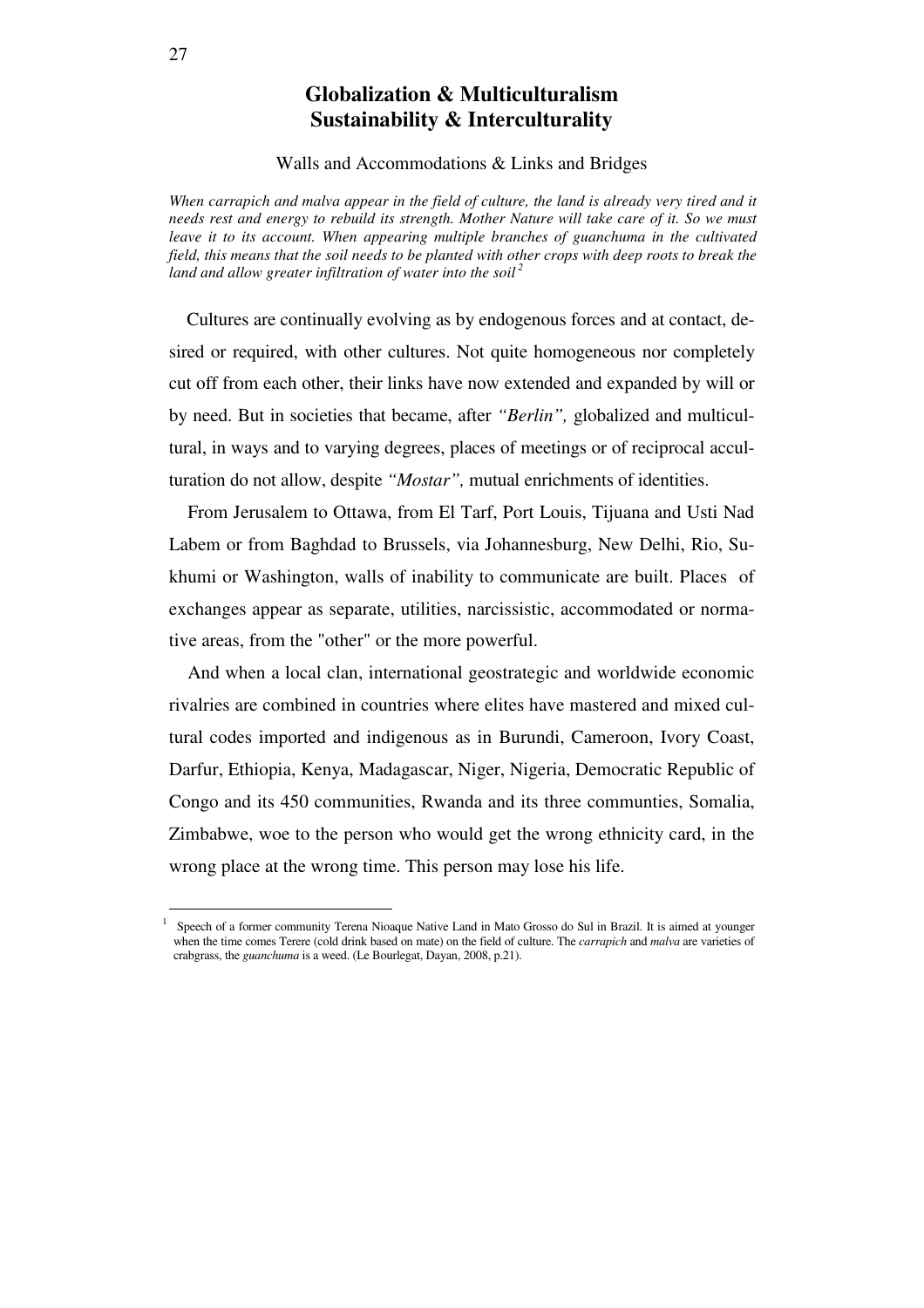If nearly one part out of seven of humanity belongs to groups experienced with some form or another of ethnic or cultural exclusion<sup>3</sup>, should it resolve to prepare its salvation on an island and to lose in dialogue, in order to get the ability of living his "cultural freedom" in peace within globalization?

In Mauritius, the ethno cultural communities have established their own family businesses, have their own chamber of commerce<sup>4</sup> and govern their activities, in the wake of the world economy, based on the cultural proximity with their country of origin. Each of them lives separated of the others and works in closed circuit on its own ethnic group. But if "islandness" allows this mode of operation, it could equally amplify the ethnic dimension of social tensions caused by the crises affecting the global economic circuits, specific to various communities.

Such spaces are incompatible and antithetical to sustainability, a holistic concept whose scientific and ethical purpose calls to bring attention to *" the Link, the Linked, the Linking*" (Dayan 2003)

Interculturality is with sustainability, in which it finds a meaning and a direction and why it is the condition and the mean, the major issue and the ethical project that requires economic globalization to become human, responsible and peaceful. Both are challenging modes of development exclusively oriented by market and strategies of state. They require to globalize the developments, to allow the emergence of civil actor on the world stage and to focus and the sense of community and the citizenship on a global, attractive, coherent and effective project, which would rebuild the world and allow the overall sustainability from the local.

Sustainability empowers the economy of labor productivity by advantage of the natural resources. Recognized as the fourth dimension of sustainability,

<sup>3</sup> Report of the United Nations Development Program (UNDP), 2004.

<sup>4</sup> Mauritius Chamber of Commerce and Industry; Chinese Business Chamber; Hindu Business Chamber; Tamil Business Chamber; Muslim Business Chamber.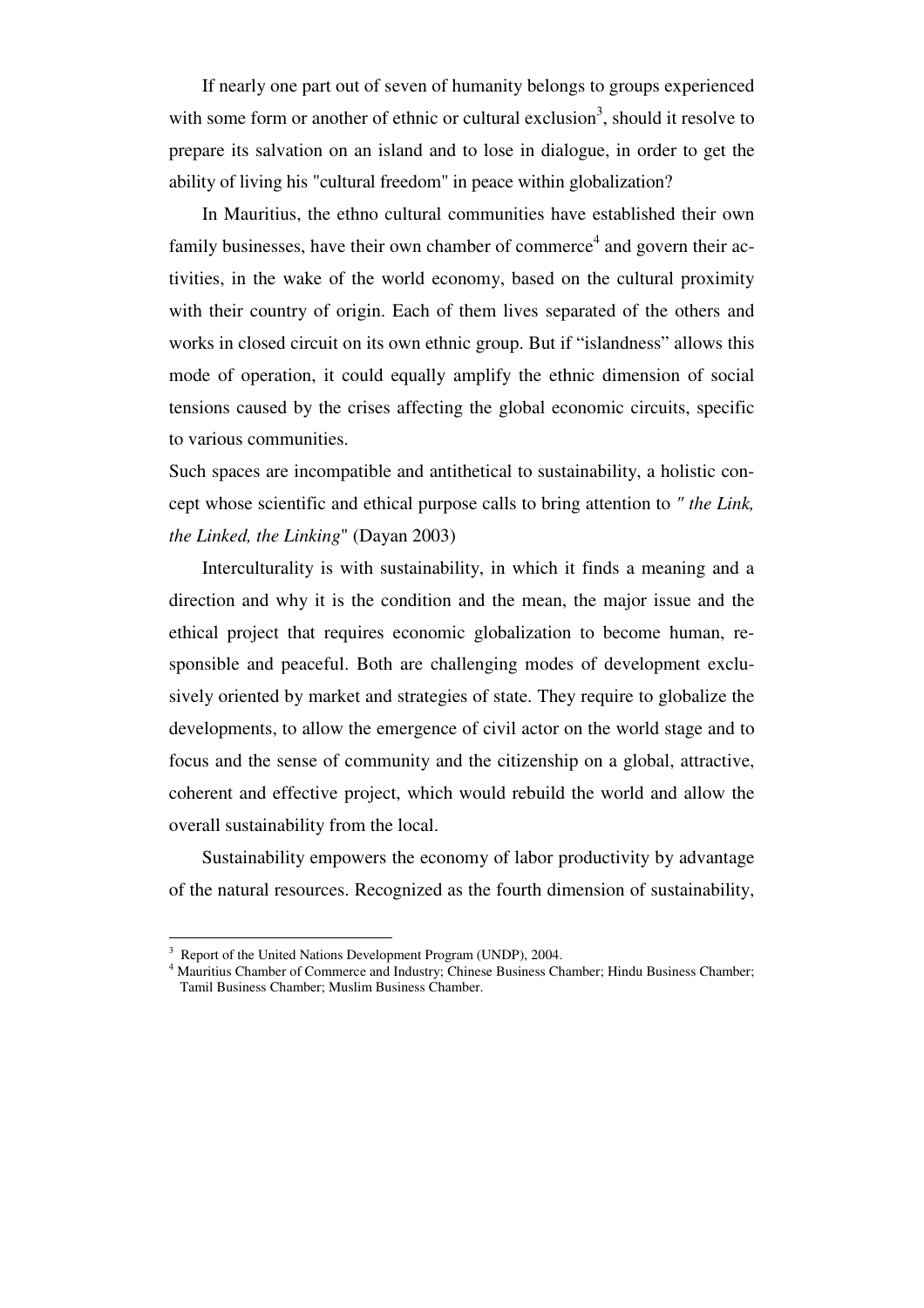intercultural frees the global Civil Society from closed identity borders; it delivers the cultural exchanges of plural monoculturalism that materialize the partition walls of multiculturalism. By combining themselves, the sustainable and the intercultural enable adaptation of needs to the capacity of Nature, from the tool to the person culturally contextualized and from the identity to the plurality of human links. They prepare future generations to engage in intercultural community projects that would be economically, environmentally and socially sustainable. They mobilize individual creativity, the personal expertise and solidarity of the overall sustainability on local territories of projects, were the "thinking together" is no longer accompanied by "acting alone".

#### **1. After Berlin and despite Mostar: the Walls of Multiculturalism**

Despite the fall in 1989, of the "political and ideological" wall in Berlin, annually celebrated in the world with pomp and despite the reconstruction in 2004 of the bridge that connects the two denominational sides of Mostar, registered today in the World Heritage of Unesco, a wall of "military security" was erected in Jerusalem, a wall of "national partition" was built on the island of Cyprus, a security barrier "against terrorism" of a height of 3.50 m was raised by the Indian Union to protect the valley of Kashmir, "the Switzerland of Asia", the only State of the Union to be predominantly Muslim, against terrorist infiltrations and temptations of annexation of its neighbor Pakistan.

While polluting goods and toxic securities freely cross the borders, plunging the world into economic and social crises and announcing environmental disasters, and although nothing can stop hunger and bury the dreams of a better tomorrow: a wall is building in the United States along its Mexican border to stop illegal immigration from Latin America and a double wall of 1125 km, which differs from another one made of crafts and old fashioned, but equally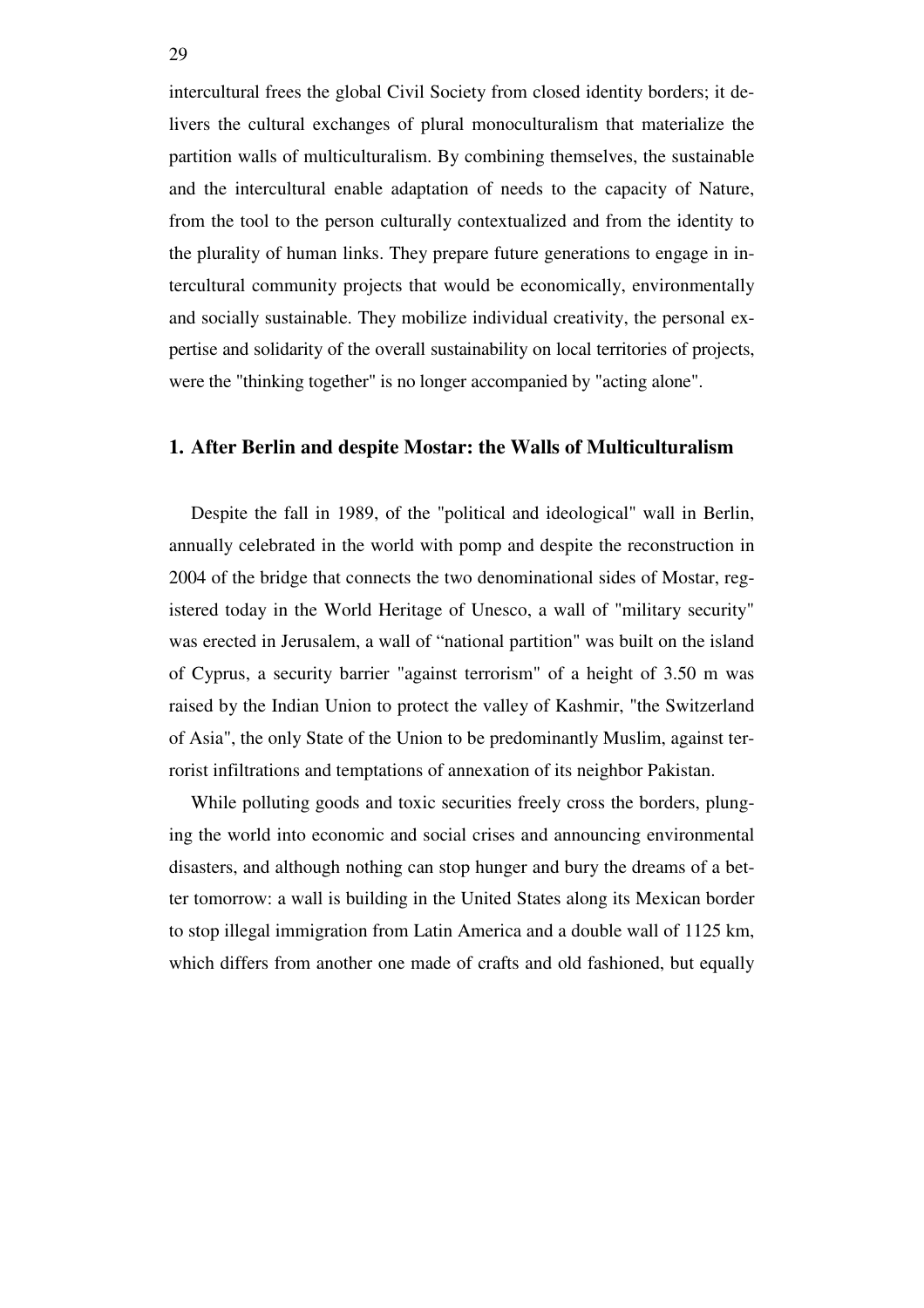real, localized in the small town of Usti Nad Labem, in Bohemia, where a row of concrete blocks separates the Roma from other residents of a neighborhood.

Less Pharaonic than their American counterparts, differentiated from those electrified and continuously, increasingly higher around, in a individual manner, "white" villas in Johannesburg, more sophisticated than the pile of concrete blocks of Bohemia and less complicated than the deconstruction of the Brussels labyrinth with its multiple capitals which are overflowing its boundaries, other walls are latent: "safe" and "ethnic" in Sharm el Sheikh to protect the resort of terrorist threats attributed to the Bedouin, "national" for a country that would exist, Abkhazia, on a height of three meters, at its administrative boundary with the Georgia; "faith" in Baghdad to separate Sunni and Shiite neighborhoods.

And while military coalitions spanning civilizational boundaries on behalf of "Good" or of "Right" and creating havoc wherever they operate in Baghdad, in Afghanistan and elsewhere, the ethnic and social embers ignite in the Olympic city of 2016. In fact, the touristic capital of Brazil, Rio, is attempting to isolate groups of people, putting up a "social" wall around thirteen out of thousand of slum cities inhabited by poorest, mostly blacks, "*Nordestinos"* and Amerindians. The Governor of the State would seek to prevent their expansion in the Atlantic forest, yet provided with space available for construction and high return on investment, and for maintaining urban order. A mapping of this order could show an intertwining of the spatial distribution of black populations and the maps of the lowest rates of income, employment, health housing, presence of public services and the highest rates of illiteracy and police interventions. Each of these maps reinforces the others.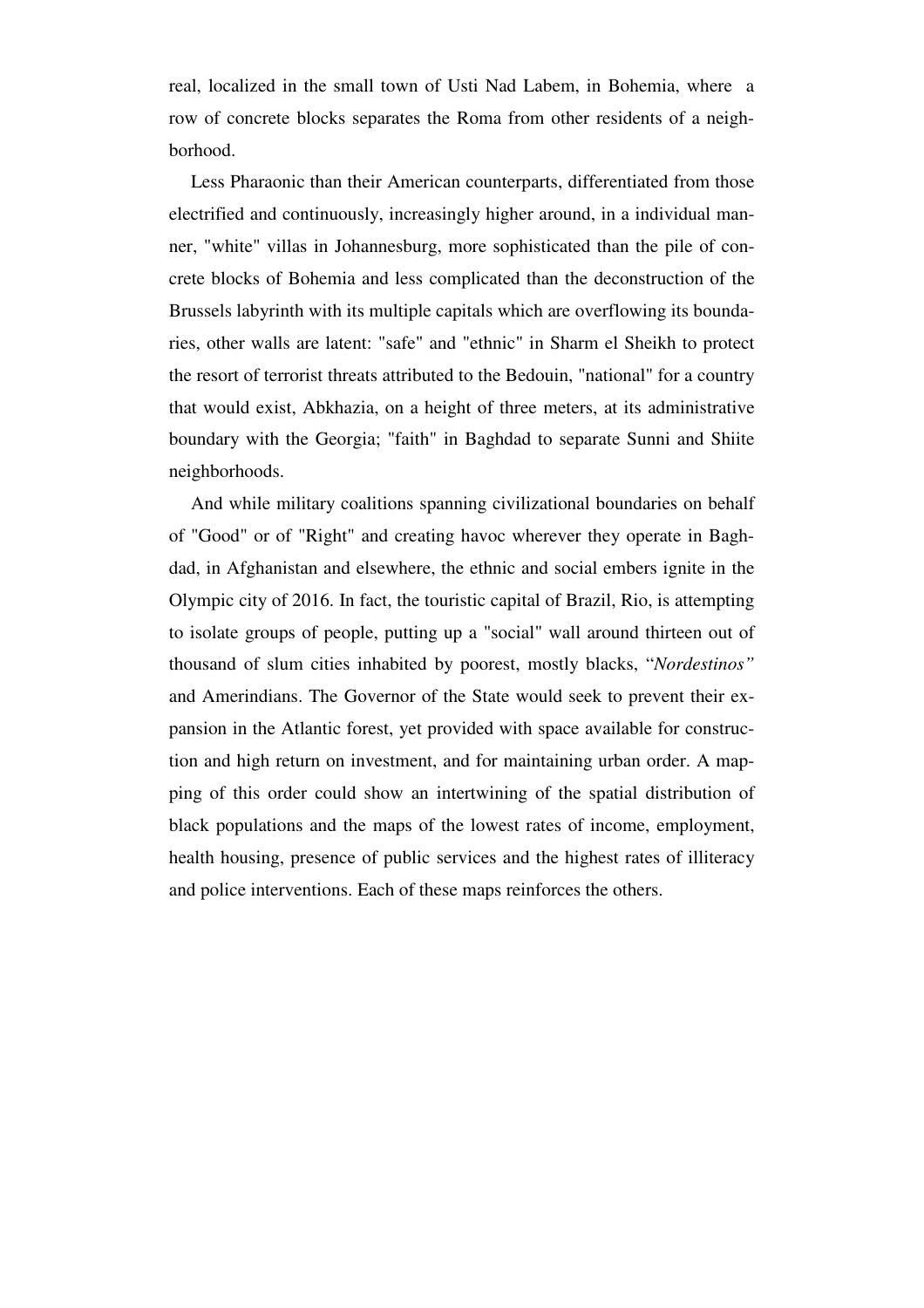Periodic or permanent migrations, which recompose the local geo-cultural areas, are accompanied by new markings of residential premises, looking like the American process of white flight.

 While thousands of Algerians apply in the lottery held annually by the immigration services to America, in order to work in the United States and to get access to U.S. citizenship, the largest global migration, permanent and periodic among History, tourism, an activity typically intercultural, is about to be deployed in remote pockets of population concentrations, "the villages of environmental excellence". On the advice of international experts and the joint request of the national state and the foreign investors, these villages will be reserved for a foreign clientele of business and high-end as part of a marketing strategy of manufacturing and launching of the touristic destination Algeria<sup>5</sup>. The border between host sites for tourists and living environments of local communities will, for example, apply to the splendours of the coast of El Tarf, near Sidi Salem, where mothers in distress and unemployed youth are rioting periodically in the part of the inhabited locality and where was discovered in 2008, the existence of a workshop of handmade craft used for clandestine crossings to Europe.

In Canada, where there 50000 Algerian are installed, the principle of "reasonable accommodations<sup>"6</sup>, that the federal government encourages to be in continuity with the recognition in 1971 of ethnicity as a major component of the national identity, suggests that, on this legendary earth of selective host, source of racism and discriminations cannot only be depleted within the framework of unilateral acceptance by the minority cultures of their enrichment through traditional Canadian culture. This culture would not recognize moral rights repository, from which it is gauged conditions of possibility of

<sup>5</sup> (Dayan, L. 2010). Défis, atouts et stratégies des TPE et PME du local sur la destination touristique Algérie <sup>6</sup> Legal term, after the Canadian law, which allows the relaxation of a rule to prohibit discrimination that could be subjected to a particular individual because of his religion or belief.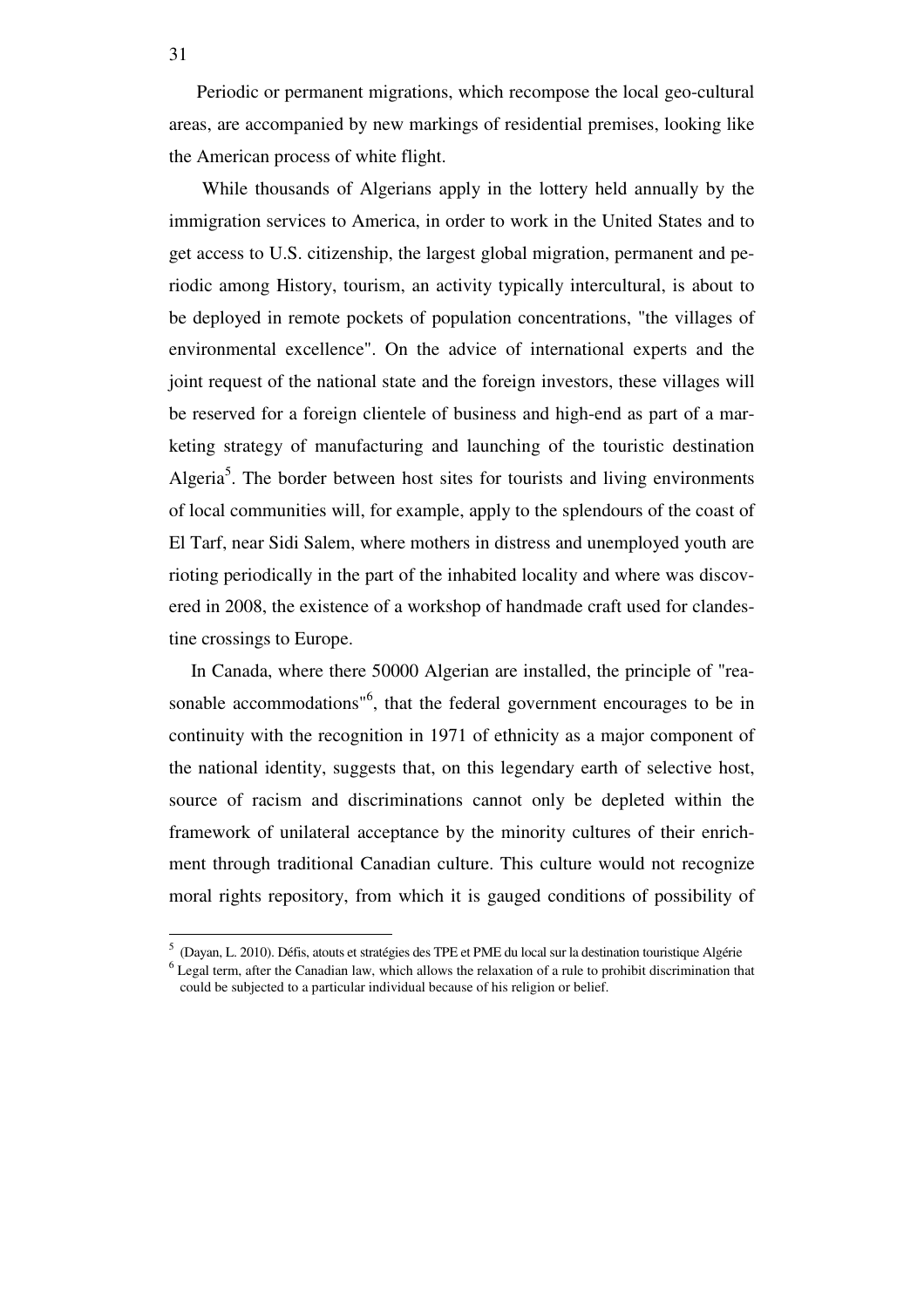the release of the standard, only those crushed, conquered and built Canada, on behalf of "civilization"<sup>7</sup> and at the expense of "roots" cultures.

If this country, where the *de jure* separation between church and state does not exist, meant the difference of "the other" with membership of a non-Christian world, this other could be today understood as not being as democratic, liberal, open and rational as the Canadian person who stands his mother culture at the center of his community. The ethnocentrism in Canada tolerates the difference and come to terms that devaluing the other, regarded as first single "guest worker" before becoming a permanent resident. For example, Muslim people, born in the country and with a high level of schooling, receive lower personal incomes than their professional counterparts and experience of religious intolerance and discrimination.

# **2. The plural monoculturalism<sup>8</sup>**

 $\overline{a}$ 

The wall of impermeability to the culture of the other, pressing in the Anglo Saxon Canadian vision of multicultural relationships, is found in the model of Mauritius. However the preservation and the economic enhancement of cultural neighborhoods of the communities of this island, with their root countries, allow each of them to live in closed cycle and to keep their independence from each side of the wall. This model of multiculturalism is a plural monoculturalism, which avoid social humiliation and cultural devaluations suffered by minorities in the Canadian model.

This multiculturalism leads to "culturalization" of the culture. It is similar to North American multicultural model, where each culture is its own mirror.

<sup>7</sup> The French and English Canadian are considered founding peoples and have exclusive rights according to the Canadian Chart of Rights and Freedoms, 1982.

<sup>8</sup> This term comes from Amartya Sen (2006). *Identity & violence .The illusion of Destiny.*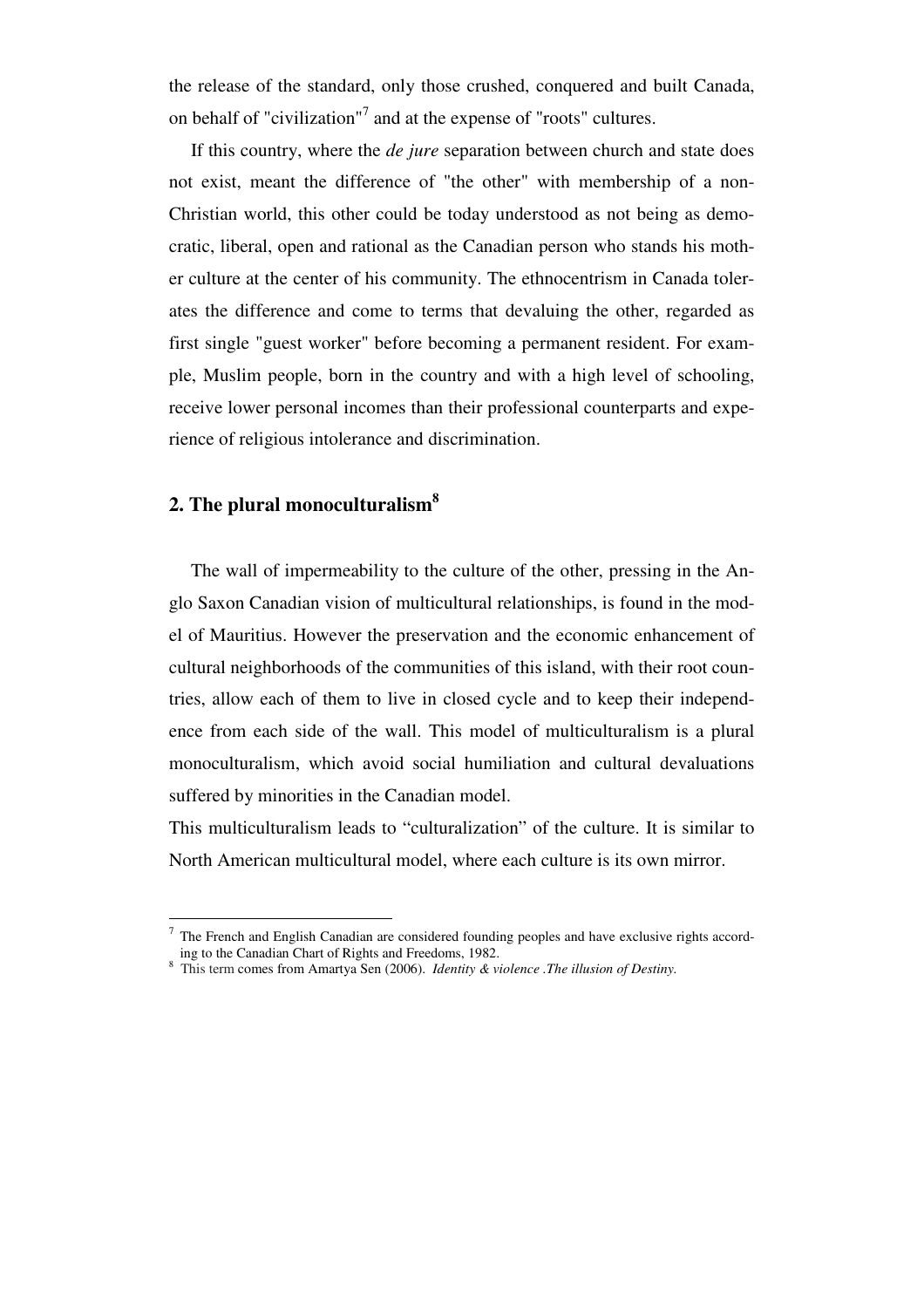Born in the years 1950-60 in the United States from a civil rights movement, multiculturalism was originally initiated by a black community, outraged by institutional discrimination, including segregation in schools, and supported the re-enactment of identity links within these communities to help ending the individual isolation of their members in the economic and social jungle of the American society. But by juxtaposing cultures, it leads, in this society, that each community can become leader of its own development. Lever of the social success of its members, each community expresses itself not against but within the common context of the assertion of the superiority of American society and of the individual heroism.

If the coexistence of ethnic groups in the United States reflects a society incorporated in a broad cultural community, based on the fundamental consensus of the financial "return on equity", of the economic "more" and of the technological "must", this partitioned representation of the world and this show into narcissistic self, rewarding or devalued, cannot be carriers, worldwide, of a shared vision of the world where each culture freely choose its system of representations in the context of a global collaborative and viable project.

To be maintained through community loyalties, the American multicultural consensus requires not only that the American nation remains an open model of individual ascent and agrees that its communities benefit from the institutional success of theirs members, but that it also keeps its dominant position in the world.

Multiculturalism does not propose any other share than register within the cold relationships dealing with power, competition and interest. In the context of globalization, multiculturalism requires no other choice for the ethnocultural groups that sharing, after the fall of the Berlin Wall and the assertion of ethnic nationalism in the former USSR, values and purposes of the domi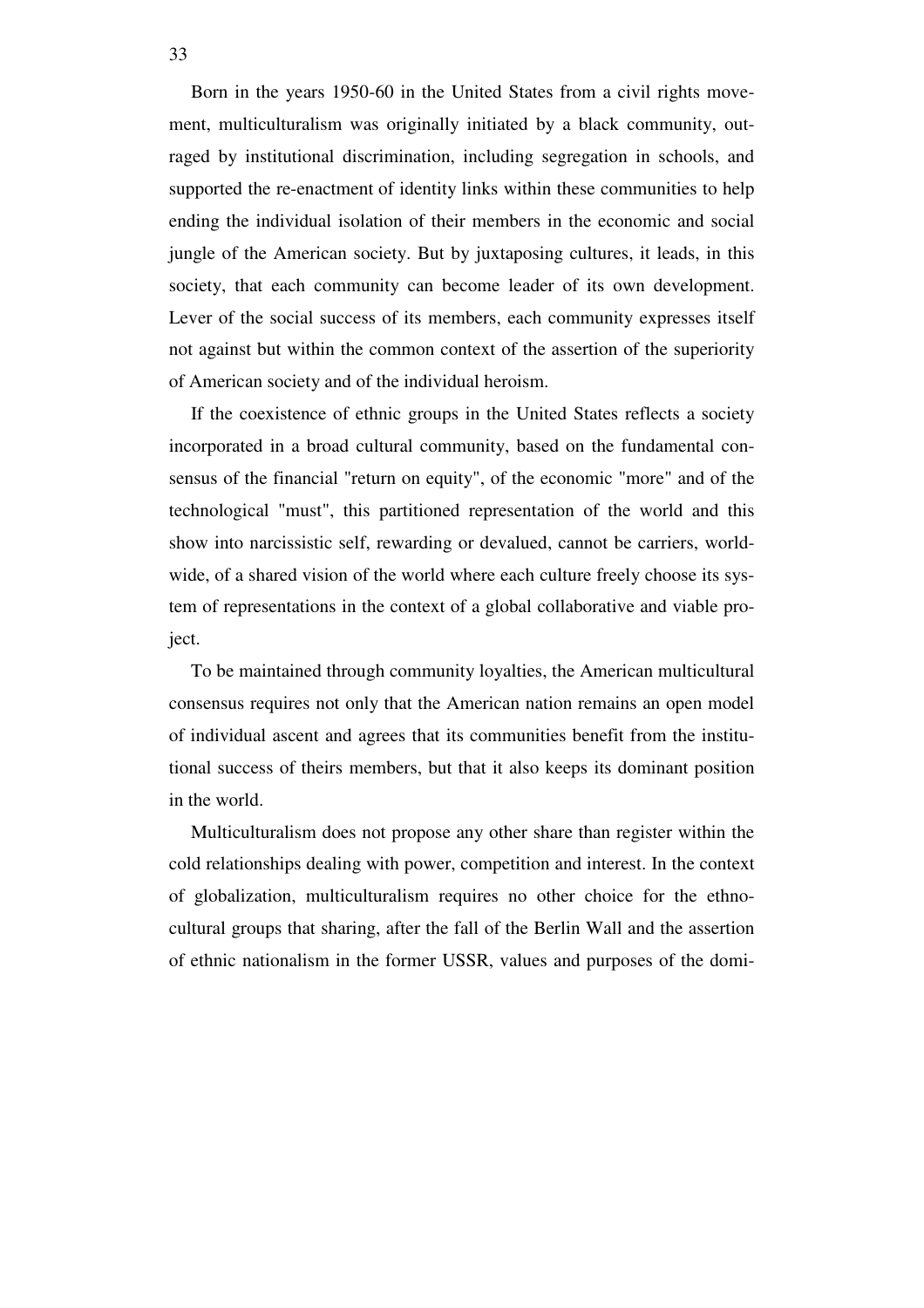nating economic rationality. In these conditions it offers, here and there, a political legitimacy in authoritarian states and leads people to seek refuge in the informal economy ("spontaneous popular economy") or to freeze on their own ethnic identities.

If the U.S. national consensus allows to its community diversity to be honored and stripped of its cultural weight, and if it reduces the potential national impact of this diversity on social and political relations<sup>9</sup> it cannot be a model and become universal. It does not allow the world's cultural diversity, this "set of cultural references through which a person or a group is defined, appears and asks to be recognized"<sup>10</sup>, to play its role in the choice of modes and rhythms of development. From the cultural viewpoint, it can only marginalize the ethnic groups who do not consent to give the economy a crucial organizing role in their development. This role leads to their cultural residualization.

### **3. Avert civilizational risks**

 $\overline{a}$ 

The recognition of the world diversity of cultures and the invitation to their local cohabitation, which calls for multiculturalism, cannot be sufficient to remove the civilizational tensions between geo-cultural assemblies and within each of them.

If the American power is based on the economic function deployment and its free spreading, and if its multiculturalism allows this function to be successful, the strength of the French society was formed on the primacy of the political function and on the public debate. If the unitary representation of the nation permeates the French republic, which recognizes an individual in the public as a citizen of a political community, its questioning on the cultural di-

<sup>9</sup> L. Greenfeld (2001), *The Spirit of Capitalim: Nationalism and Economic Growth,*

<sup>&</sup>lt;sup>10</sup> Definition given for cultural diversity in the Declaration of Freiburg (2007).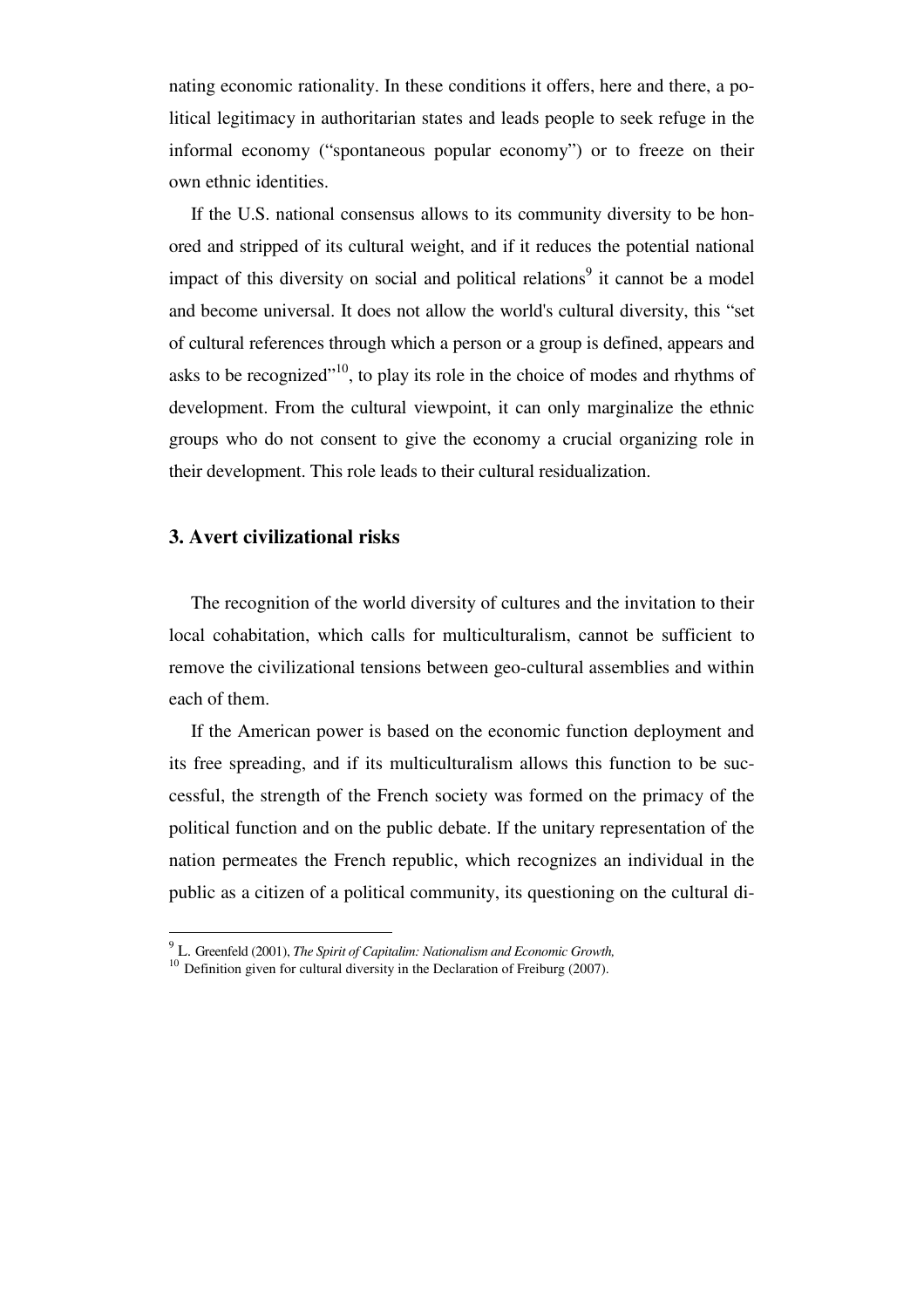versity is necessarily worth the risks of dilution of the French identity, its cultural exception, which may cause the political translation of the recognition of its multiculturality.

For the political history that has shaped it, and in which the Republican State is a central figure, the French model has no other choice but to pay attention to defend and to enhance the strong identity of civilization that has given to himself and made his distinction through the world. But, at the national level, the reality of the political function is constraint by economic globalization and by demographic needs, and on the external side, it is required by the nature of its geographical cooperation (Maghreb, Africa) and by its neighborhood agreements (Europe). This function can only generate debate on the political translation of its multicultural aspect: applying an adapted form of the principle of reasonable accommodations without admitting sexist practices being in minority cultures, combined with selective immigration and the introduction of the principle of quotas or/and implementation of mechanisms for participation in the citizenship of permanent foreign residents. But in any case, no decision would tend to reify cultures and the intrusion of cultural approach into citizenship could not get consensus. A decision of this magnitude would decrease the state, inside and out, and would generate ethnic conflicts and affect the "republican pact" that built the France.

Multiculturalism stumbles on the impossibility of reducing cultural question to the local tackle about community and inter-ethnic relationships. It is in the context of cultural incompatibilities that cause the gap between the global economy, a territorialized political power and fragmented identities. In this context, it cannot neutralize tensions without arising defensive identity claims and having to rely on states to manage them, without isolating communities, locked in on themselves and placing them as rivals and, finally, without "culturalising" cultures and to test them against the market. It dissolves the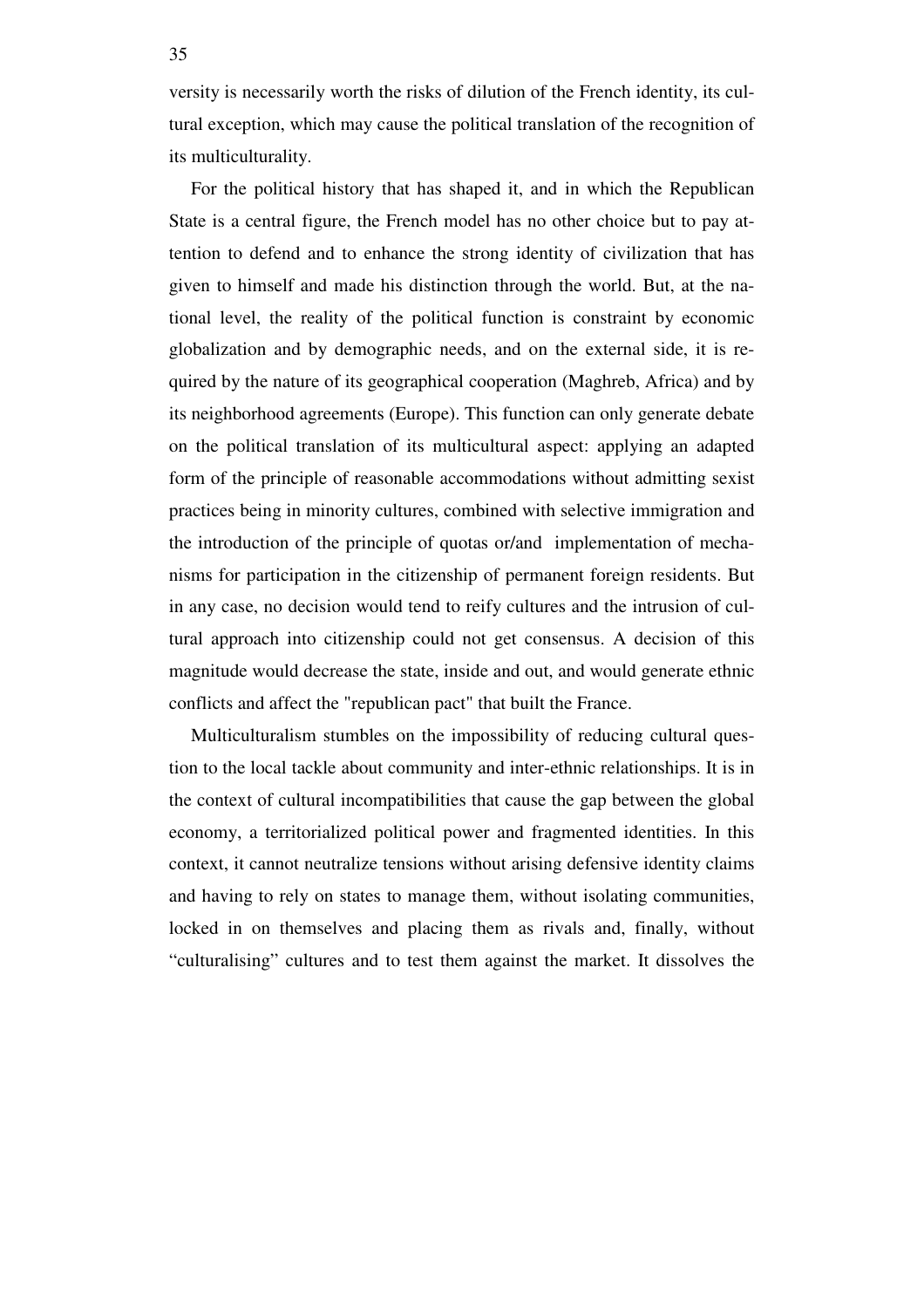function of politics and "ethnicizes" the conflicts, but, meanwhile, it provides a cultural alibi to strategies of nationalistic States and puts the local civil society in a state of helplessness.

For providing a universal umbrella group, it is claimed that citizenship in its scope cannot admit cultural particularities being over it. If the Canadian government introduced democratic, legally and politically, the cultural difference in citizenship, he has created confusion among the various rights, individual, community and national. This confusion allows to draw indiscriminately and in turn, a right against another one and to deprive the citizens and civil society the capability to decide, this latter being transferred to law experts.

But if a cultural dynamic is also realized from equilibrium among various links of membership, group projects and chains of solidarity, all cultural difference cannot be resolved in national citizenship.

A law, which recognizes fully and equally all citizens as members of a society in which cultural difference is the official identity, no way reflects the entire local society is in cultural harmony with the patterns of arrangements of the economic, environmental, social and political aspects, that each of these cultures attempts to form for maintaining its internal equilibrium or being in phase with the conciliators modes that global sustainability requires.

For that citizenship remains the central forum for decision in public space, it must broaden its scope and enhance its performance in terms of scale of global public goods, and as part of a global project, including cultural biodiversity, developed and shared by all humanity. So immigrant populations should be encouraged to integrate into local civil society and have an area of local and global citizenship, rather than be forced, such as in Great Britain or in France, to exist institutionally only through the expression of their community representatives. Their expression can be bounded by the national frame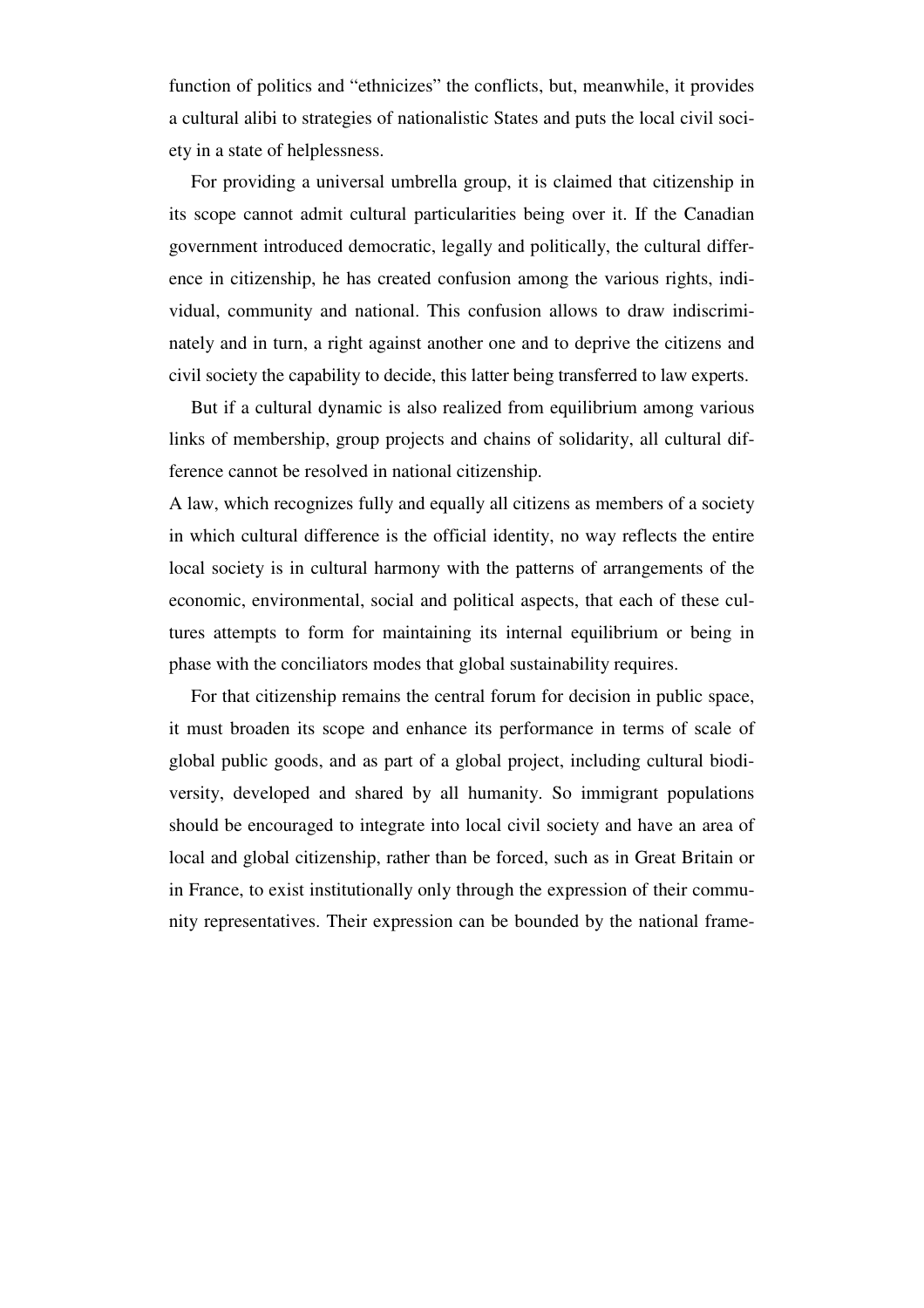work: it is that of their country of origin, where they were exiled, or that of their host countries in which their citizenship is not recognized.

The issue of respect for cultural diversity is inseparable from its overall treatment of the civilian world stage. It is inseparable from economic power and geostrategic games exerted on this scene and declined locally. It is fundamentally dependent on economic globalization, on cultural patterns which are forging it, and on powers which are organizing the development globally and articulates it locally.

The deterritorialization of economic rationality and the strategies of development of nationalistic State, confrontational or cooperatively together, devalue and force the characteristics of human groups, culturally rebellious against forms of thought, modes of organization and social behavior they impose, towards the conflict, the submission, by the way in informal or exile. Development strategies that states, to avert the risks of civilization, encourage "communitarianism" or differentiate them in favor of pure assimilation or simple integration, overall reinforce, with or without positive discriminations, social cutbacks and cultural destructions that the logic of the rationality of the dominant economy entails.

#### **4. Sustainability as meaning and direction of interculturalism**

Attention to the sustainability of development requires the mobilization of all world cultures. It leads to believe the intercultural relations outside the partition walls of the multiculturalism fields which are trained to be scaled, and outside its "reasonable accommodations" which are carried by arrangements and negotiations, including the quality and duration, are readily compromised by being suspended from the variability of interest and change in power relations, local and global, between the actors.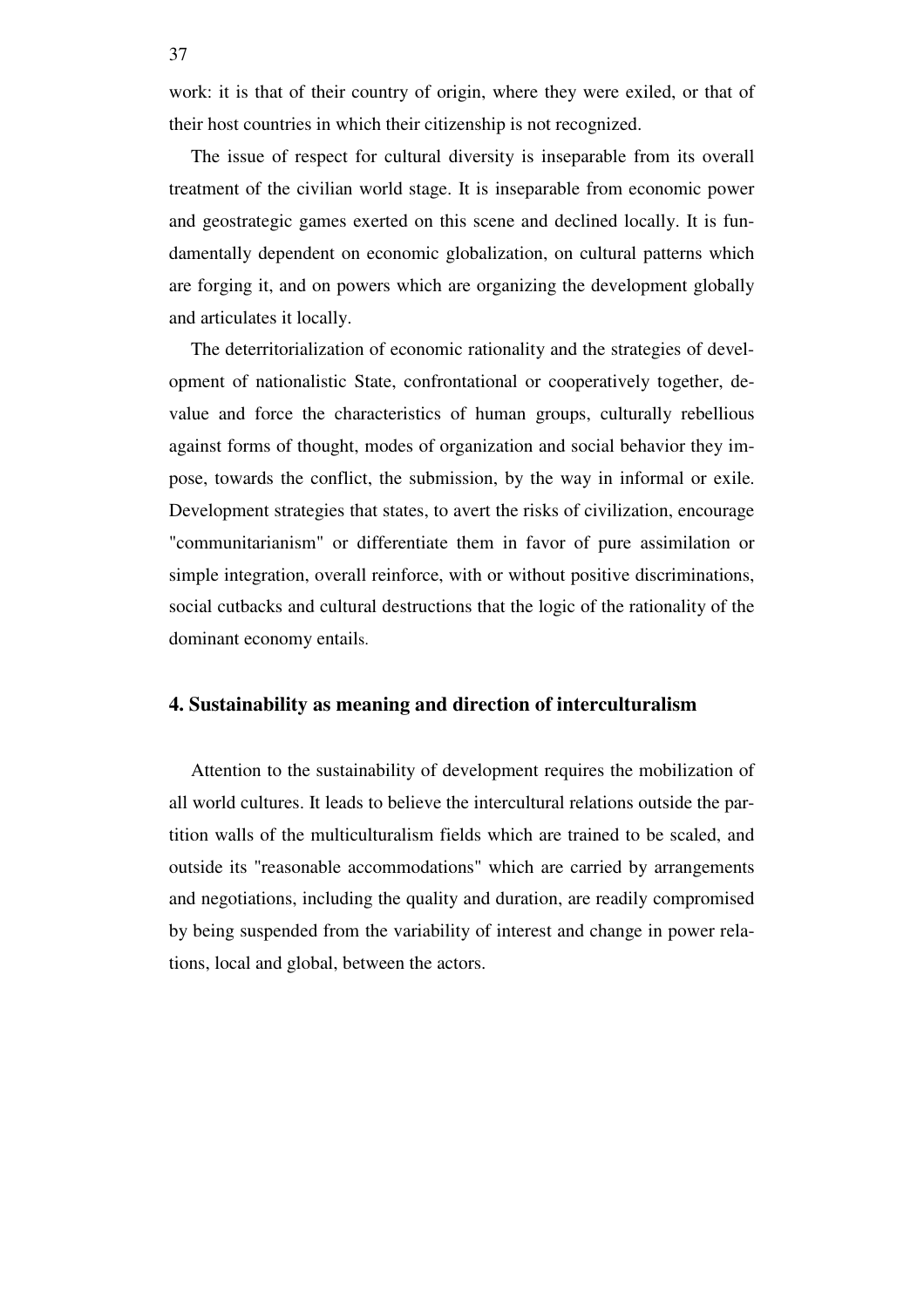In globalized and multicultural societies, the recognition of cultural difference, that is to say the legal and material faculty available to people to live decently, from what they choose to be<sup>11</sup>, what they are, where they live, is with the implementation of sustainable development, the major challenge of globalization that has drawn to date the widespread standard of the economic competition. It is applied without any major rule that the financial and commercial position related to market share and exchange gains. It does not take into account the capacity of natural resources, the satisfaction of vital human needs, and the right of individuals to live from their work and the patterns of solidarity belonging to their own cultures. Therefore this competition neglects the conditions to accept cultural differences. The cultural denial that it causes does not make possible the dialogue and intercultural cooperation on a global shared project.

The market individualism, and the state redistributive protection that accompanies it, is not consistent with a large number of communities, among which are Muslim ethno religious sets and "roots" cultures in Latin America and in Africa. Impersonal, variable according to the social relations of power, instead of being settled on an order of values, the redistributive economy must be reviewed in the context of the local productive economy and of the globalization dealing with developments.

This overall approach, that globalization allows and that the imperative of sustainability requires, makes inevitable the question of culture in the world economic organization. It brings out the cultural and intercultural as the fourth central pivot (Esoh, 2002) necessary for a true sustainable development. It should enable local development which could redraw in cooperation, in equity and in intercuturality the global equilibrium on the purposes and values of sustainability and holistic approaches to local sustainability.

<sup>&</sup>lt;sup>11</sup> A faculty designated by the concept of cultural freedom in the Global Report on Human Development (UNDP, 2004) .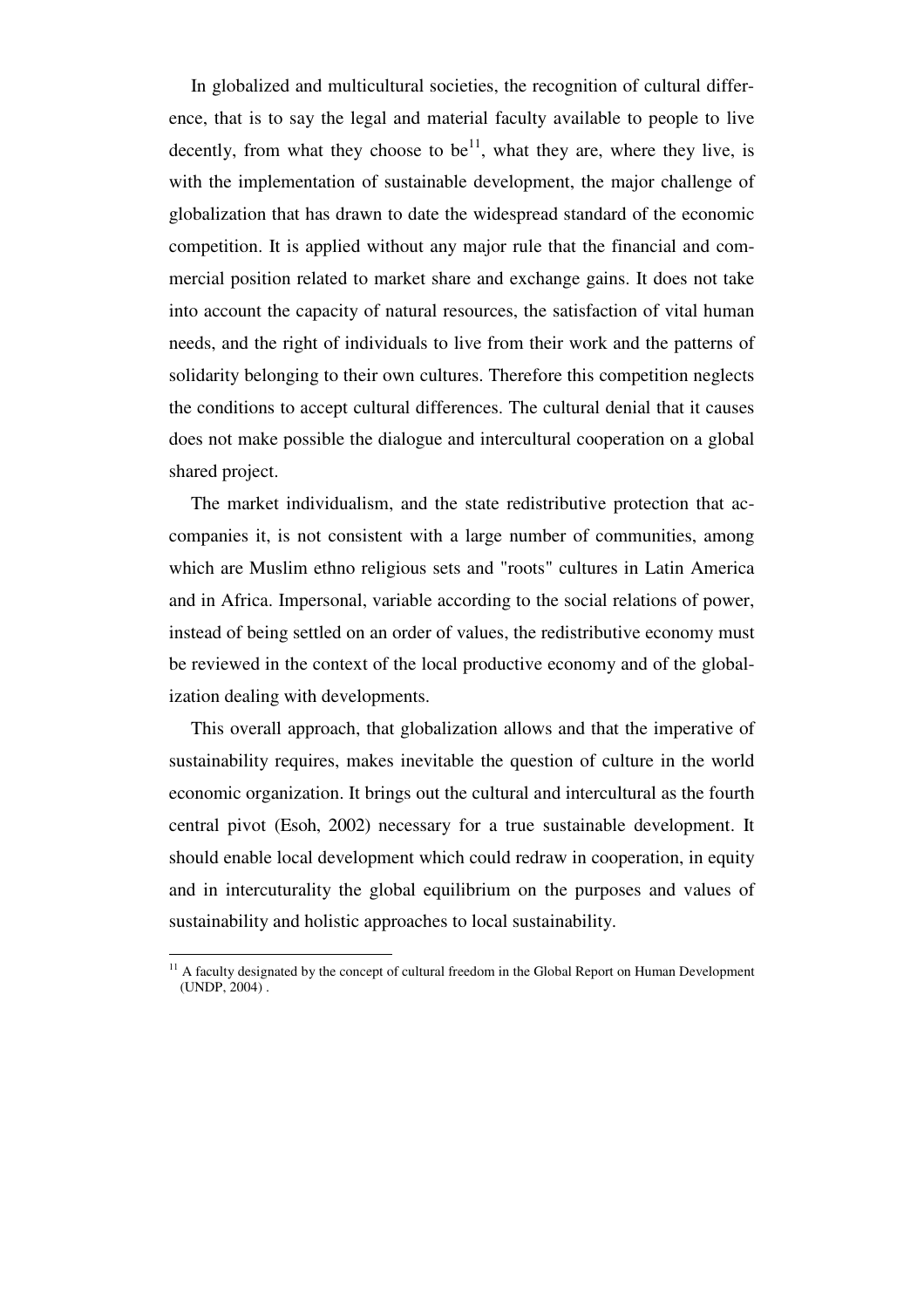Sustainability recommends developing cultural freedom within a global perspective and expanding the civil spaces of autonomy, expression and creativity between in balancing interests which transcend nationalistic boundaries and allow the expression of plurality of affiliations.

In these areas, communities do not emerge on the basis of identity boundaries already decided: they are not projects of communities, but they are communities projects based on cooperation and reciprocity of rights and duties. They draw territories of projects whose purpose is to implement integrated local and sustainable development, which is neither self sufficient nor protectionism $^{12}$ .

The values, rules and purposes, including personal freedom and equal rights, social solidarity and personal responsibility, human brotherhood and adaptation of human needs to capacity of nature, must be above, dynamically and in practice, the identity rules considered individually. The implementation of sustainability, which calls into question the partitions, discontinuities and boundaries, is not a multicultural project which would locally lead to the dependence of policy upon the cultural representation of social forces. It is an intercultural project related to civilization which stay to develop in common and to be implemented contextually and locally.

## **5. Cooperative links, intercultural bridges and holistic lines of sustainability**

Integration into the technical-scientific knowledge of practical experiences accumulated in know-how and expertise of world cultures should allow other technological and civilizational trajectories within the world economy and

39

 $12$  This development is based on the implementation of an economy of local eco links. Also called industrial ecology : it is labor intensive, based on human intelligence and local engineering. It borrows and systematizes technologies of rational management of resources of people suffering of shortages (Dayan,2011)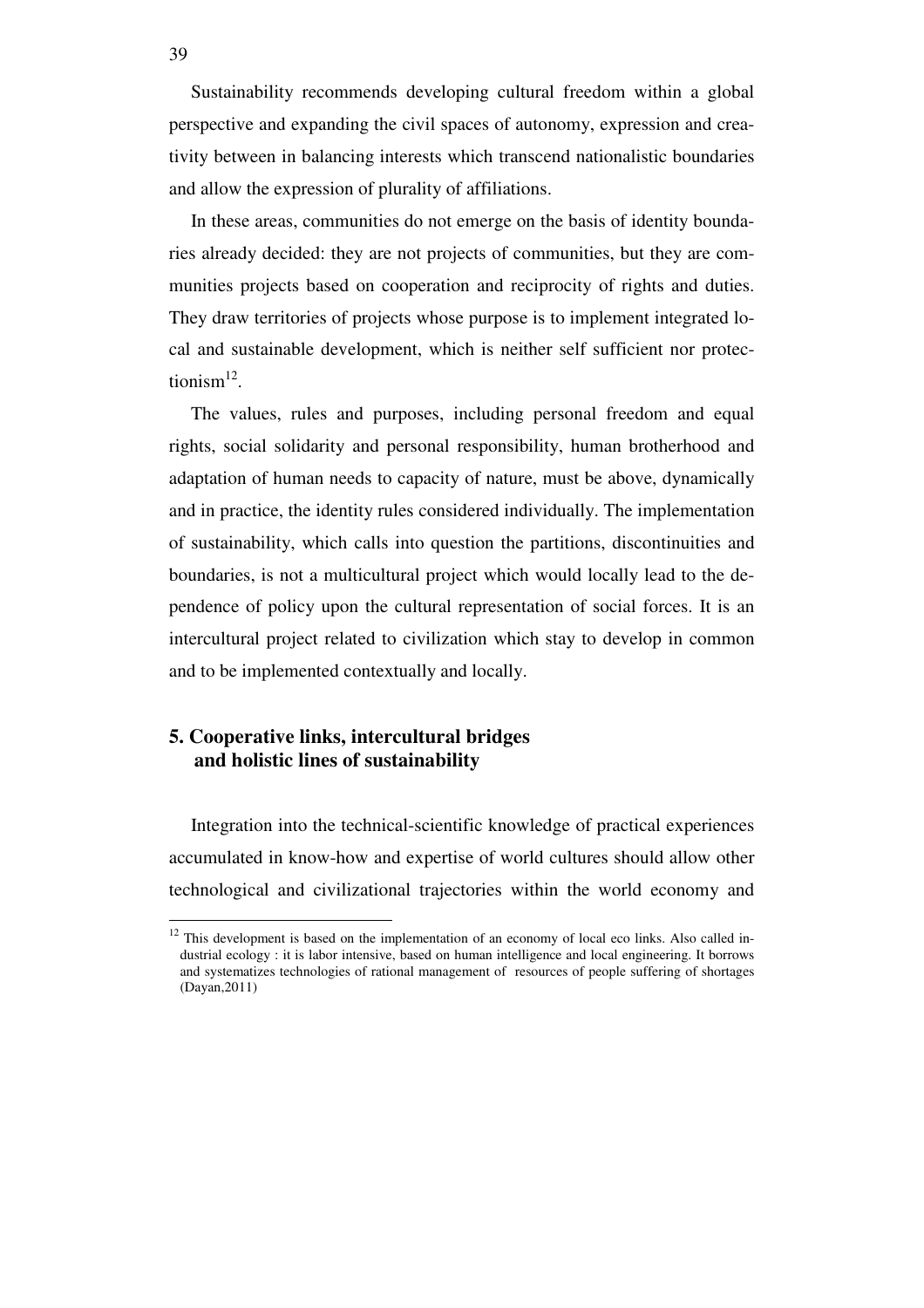would contribute to conciliation, that the approaches to sustainability reclaim and is planning between economic, social, cultural and environmental.

The subsistence communities such as indigenous in Brazil can serve as experts in biotechnology, soil protection and biodiversity. Nomadic communities, such as the matrilineal Tuareg people, might be of good advice on technology to save water, to fight against drought, for adaptation of needs to the capabilities of the natural environment or protection of women's rights. Communities of shortage, such as people of the "favelas" or townships constructed from reused materials, could serve as consultants in transforming waste into resources and extending the life duration of the goods. This integration is there a way to enhance cultural experiences and to honor collective subjects, which are culturally marginalized or devalued, due to the organizational patterns of an economy, expensive in natural resources, abundant in rejected waste and socially inequitable

The cooperative links, intercultural bridges and holistic lines of the overall sustainability are distinguished from the claim outrageously individualistic, technological and economic of Western universalism and requirements of the State nations which segment, break, devalue or instrumentalize territorially the cultural differences. These lines, bridges and links incorporate the lessons of the concept of cultural community, but they enlarge it to the scale of civilization of mankind as a whole, one community at global and local, contextualized and mobile.

In releasing the sidedness of the relationship between religion and culture, globalization and deterritorialization of Islam result in a world that is not Muslim everywhere, thus discarding the religious reference as general explanatory principle and delivering the religious policy, the Muslim Ummah, in which the individual is personally responsible without being alone, is enough to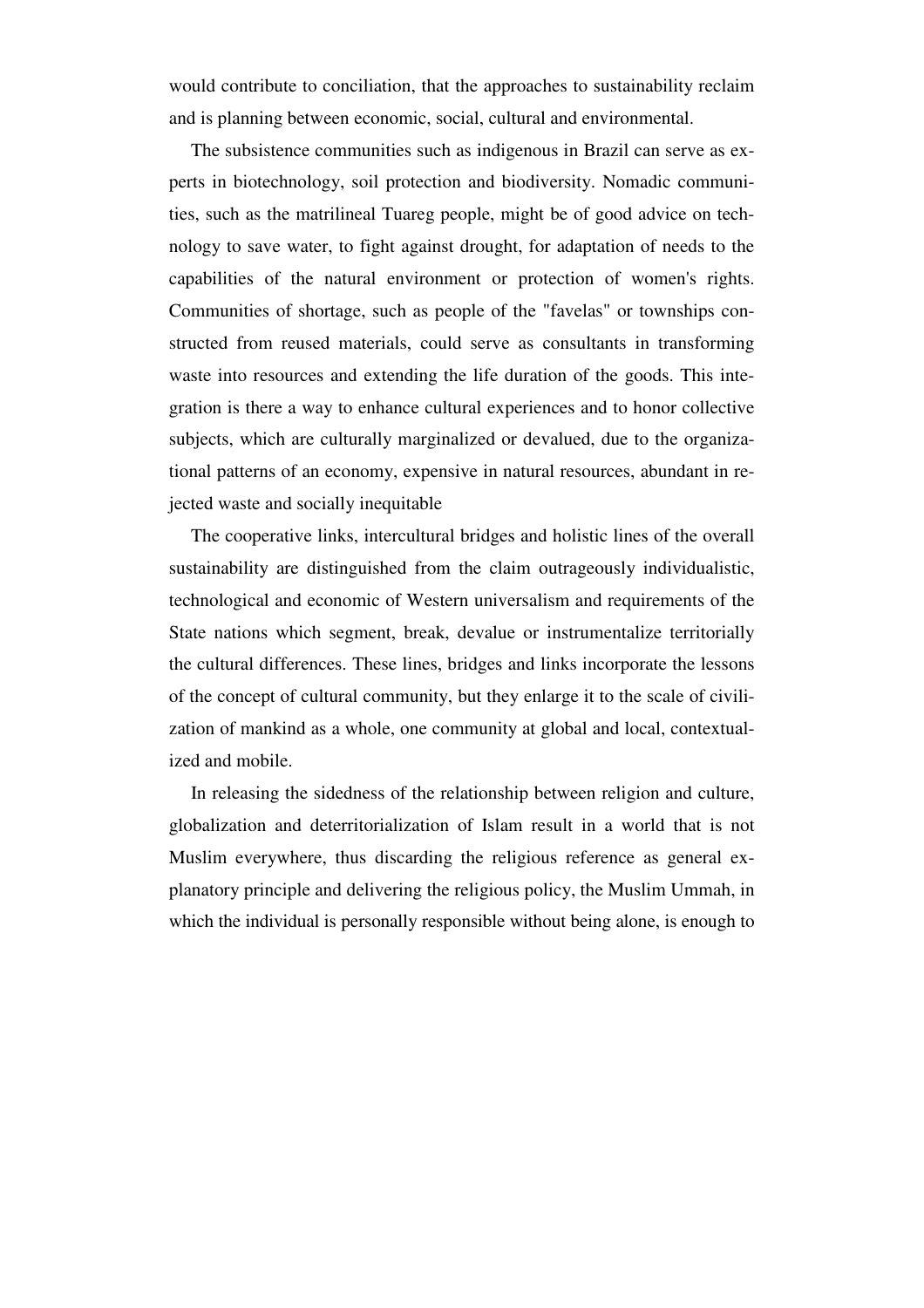be heard, particularly in regard to reconciling personal responsibility and collective solidarity, and also in regarding relativity of scientific truth.

Concept, in which ethic is a condition of scientific relevance, the sustainability recontextualizes the individual subject, cultural identity and the scientific object. It allows that the principle of secularism does not escape the reality of the limits of science, of technology uncertainties and contradictions of progress.

## **6. Natural biodiversity and cultural biodiversity**

Nothing could prevent the conciliation in terms of civilization except that of subjects, individual or collective, do not feel much like global citizens and sometimes even less as local citizens.

Here, whole families sleeping on the pavement outside the gates of a historic building of Sao Paulo: the Law School with its chandeliers, red carpets, marble and large paintings of professors on walls. There, a black girl of about ten years old draws in the streets of Cape Town, a cart higher than her and full of empty cans, as a white man stops his reinforced car outside his house protected by barbed wire.

There again, the extraction of salt in the Chott Merouane, located in south eastern Algeria, supplies *from local to global* oil and food industries, while the evaporation of water due to climate change, coupled with rising yields and pesticide use, leads in the palm crops to substitute of the local usefunnels<sup>13</sup> by imported technology of drilling that causes land salinilization. Men and young people are thus condemned to misuse their knowledge on their own land or to exile to the northern lands to escape unemployment.

<sup>13</sup> L. Dayan (2010), Défis, atouts et stratégies des TPE et PME du local sur la destination touristique Algérie *in La PME algérienne et le défi de l'Internationalisation*,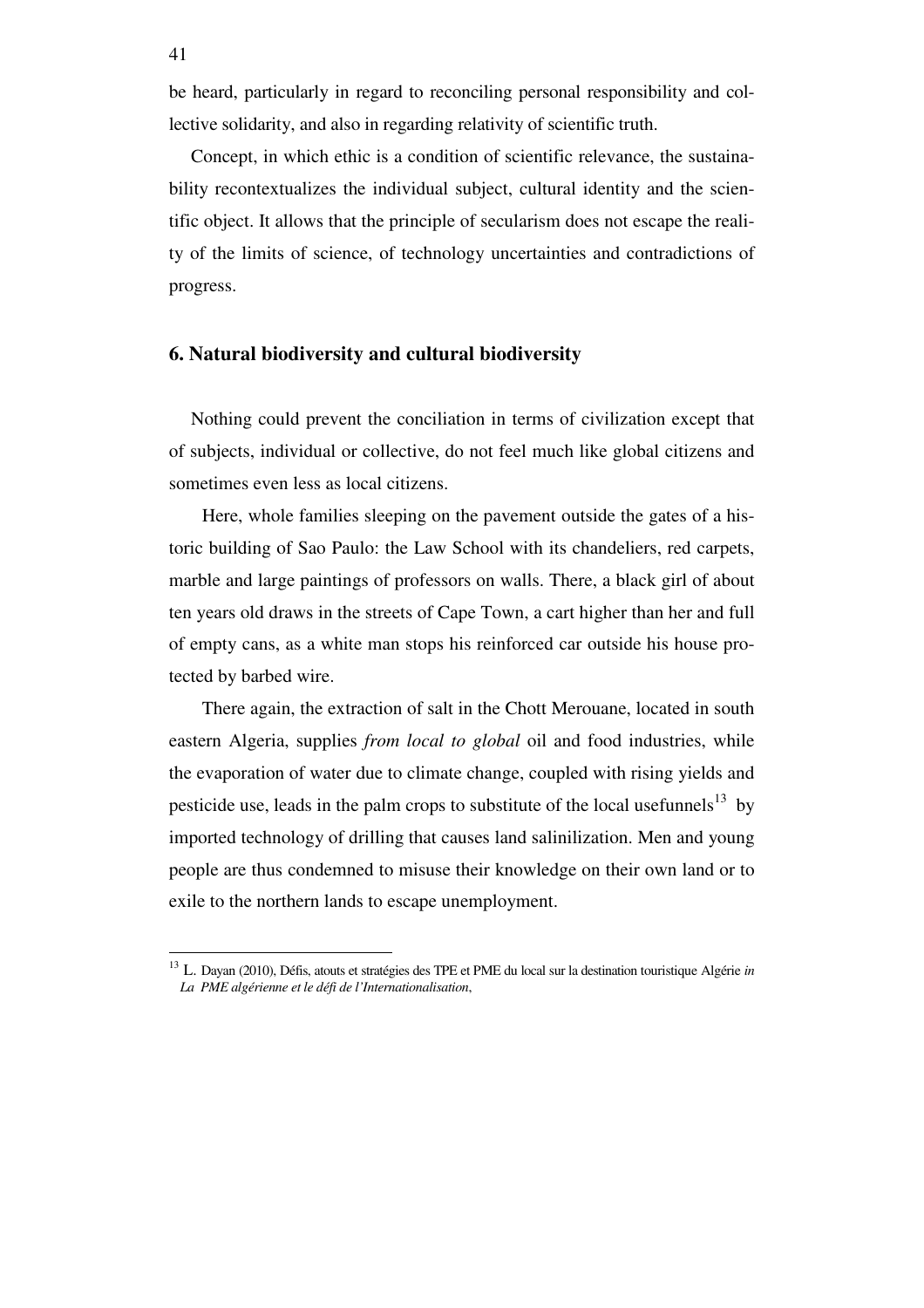Elsewhere, people are politically manipulated on cultural basis by "brother states", by "friendly states" or by their own states. Some of them feel like aliens in their own land. This is the case in Palestine but also, for example, in Algeria.

While the Algerian national state permitted himself yesterday to decide for civil society against the economic and cultural imperialism, he can now decide, without civil society, but in concert with international investors, to remove the host locations for tourists from areas of high population concentration and therefore dissociate enhancement of environmental resources and cultural valorization of local living environments. This process, which devalues the population, continues, in the mode of paternalism, a missionary belief already included in its National Charter of  $1976<sup>14</sup>$ .

Everywhere decisional perimeters are devoid of any citizenship and everywhere people are suffering from the social costs of social and economic "modernization" committed by their leaders or by helplessness and inadequacies of those who govern them facing the constraints of economic globalization and environmental peril.

If some of these people need an identity affirmative appeal, it is that the free evolution of individuals and their communities is hampered by interference of worlds, internal and external, including the power to devalue or choke. This power is forcing them to submit to a future in which they would have no power over themselves or having to reform with reference to the order of values of the submitted individual<sup>15</sup>, of the uprooted or atomized individual, as the only cultural projects.

 $\overline{a}$ <sup>14</sup> This charter, which borrowed the concepts of Western history, stated in his introduction that *the revolution has not only the task of liquidating all traditional vestiges, tribal, patriarchal, semi-feudal structures, but also to prevent any recurrence. This is to make the Algerian citizens aware of a modern nation* (Official Journal of the Algerian Republic, 1976, p.720.)

<sup>&</sup>lt;sup>15</sup> For example, the Qur'an considers the State as a substitute for the Prophet.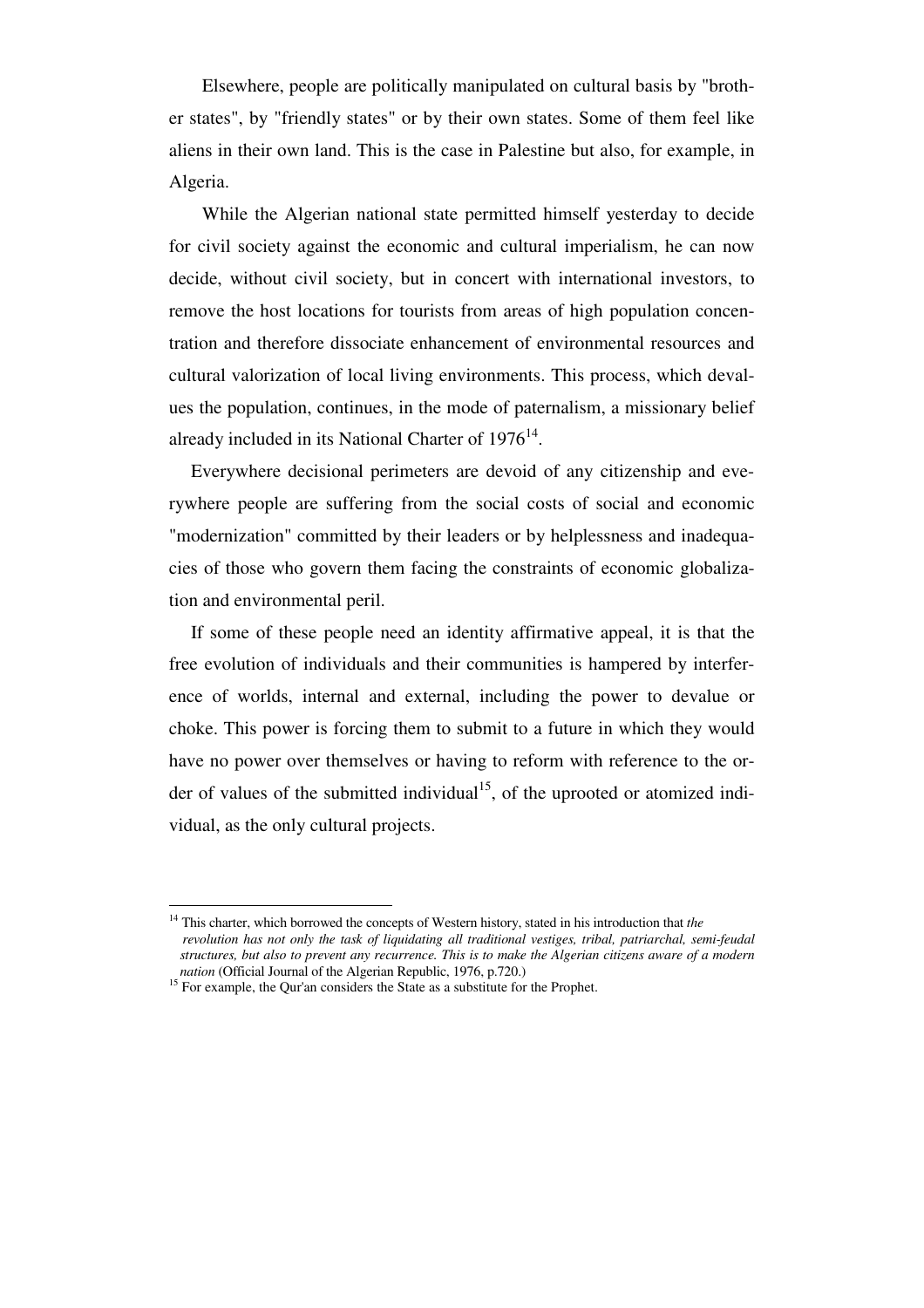Sustainability, which calls into question the exclusive monopoly granted to the economic efficiencies of the market and the elaboration and management of social interest that the State assumes, inevitably raises the legitimacy issue, the reason of being, and the authority of nationalistic states. Therefore it also challenges the hegemonic willpower and the "civilizing" temptation of the market that the western world imposes.

If globalization is a precondition for the implementation work of sustainability, it challenges globalization whose purpose would ignore the ethical values, the social objectives, the limited capacity of nature and the cultural contextuality. Its implementation calls for the emergence of civil actors and for addressing the issue of human cultural diversity on the global stage, as well as that of natural biodiversity.

## **7. Brazil: miscegenation, multicultural model without ethnicity**

In Brazil, country which appears as a model of multicultural society, the indigenous issue is one of illustrative examples illuminating the relationships of globalization with multiculturalism, and its limits in the context of globalized economy which is essentially governed by the couple State-Market. The shortcomings of one nourish the feedback of the other and reduce cultural and societal alternatives of development at the sole rationality of its links.

In 500 years of existence, Brazil, which covers almost half of South America (47.3%), representing half the economy of South America, with a population of 189 million inhabitants, mostly young, predominantly Catholic (73%), mainly concentrated in cities (81%) and less than 0.13% of the total territory, has become a significant country for its ethnic diversity and displaying of racial democracy in the heart of its national identity.

43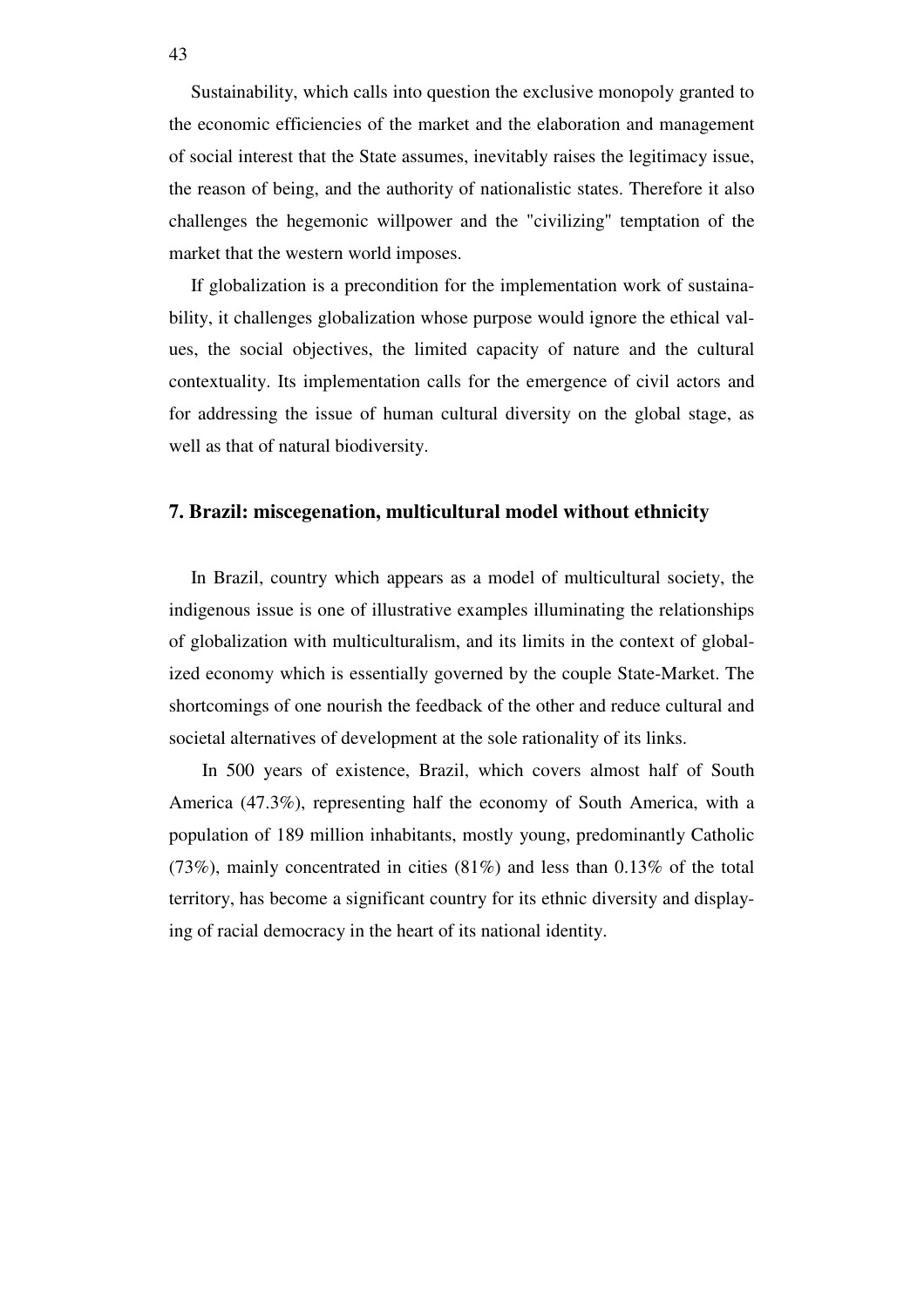However it is the world civilian actor that forced the Brazilian federal government to bring out the native category of a provisional situation and considering it as a component of Brazilian society. By combining globalization and environmental protection, he highlighted the contributions of "roots" cultures and their environments to the sustainability of the world, and has limited the effects of a development mode, carried by the state, which imposes the native to be kept out, under supervision and guardianship, either to crossbreed in Brazilian or to become culturally extinct.

Unlike the European model, strategies for development in Brazil are less conditioned by the pressure of social movements than by changes in the balance of power among the elites who create them. While in Europe, the Soviet neighborhood had meant to compel States to ensure social protection and labor rights, the influences of North American neighbor have constrained Brazil's Labour movements to compromise. The Labour organizations justified their attitude from the idea that the high pace of development would eventually gain independence from the external constraints, to achieve external debt, and to establish public and social policy.

All current institutional forces claimed the same dream of greatness transmitted by the first conquerors of the country. This strong dream has meant strong since the 1930s, by the desire to adopt a steady pace of economic growth in order to let recognize the almost continent as a strong Latin-American and international economic power. It creates in the same time social inequality and environmental destruction. It is this continuing headlong rush for economic development, managed by nationalistic elites and the federal state that inspire it, that fuels the hope and gives coherence to the multicultural project in Brazil.

By combining mixing of populations, national approach and democracy, this project promotes multicultural miscegenation but in turn leads to discrim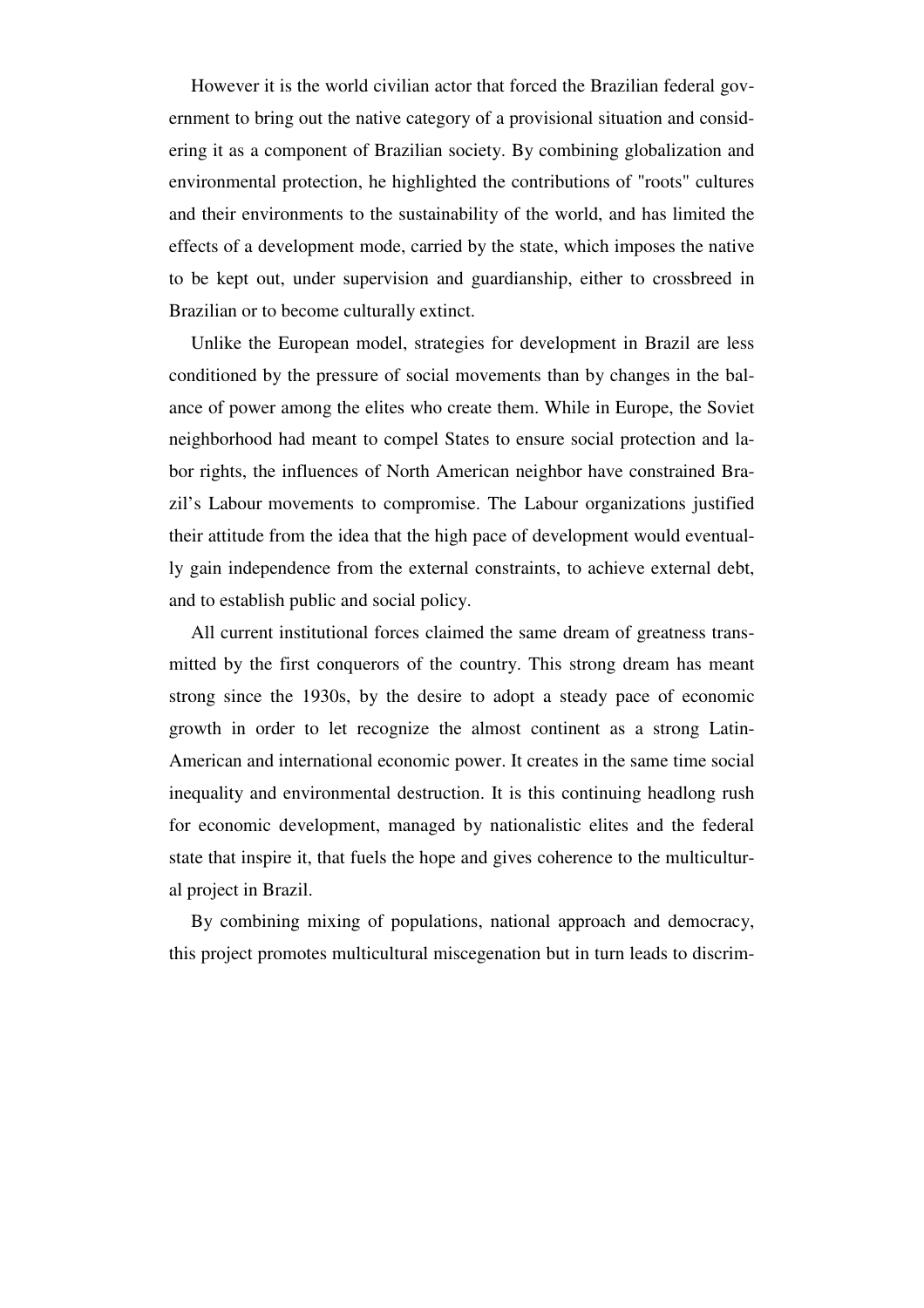ination against *a cor preta que não está palida* (the black color that is not pale) and, by distinguishing *brancos* (the white men) and *negros* (the blacks), and neglects the *Indigenos* (the natives).

Nation, created by the elites of a state tending to federalism (and not federal) and nationalistic, regardless of a people unknown, outside the positivist slogan *Ordem e Progresso (*Order and Progress) written on its flag, it does not conceal, through the *jeitinho brasileiro*<sup>16</sup>, the cultural nature of the dimension in conflict, entered in its acts development and its ways to contain it. Hammered by the inclusion of "racial" democracy in its national identity, Brazil gives itself a look of a model of society naturally multicultural and distinct from the multiculturalism of interest and coexistence that exists in North America.

This unifying multicultural project, which has been historically established by the federal elites, was the only way to govern the country and to pursue giant ambitions. The project does only by the organizing and authoritarian or regulator and paternalistic role of the federal State and the continuous pace of its mode of development. This pace can only feed the ethnic discrimination, taking into account the original cultural differences that it meets. The inequality is expressed by the economic, social and spatial data. They are strongly correlated with the colors of people and their effects impact first on the natives and much more heavily on blacks than on whites<sup>17</sup>.

Such is the internal contradiction that condemns the country and its elites to succeed. Whatever the mode of governance of the country, populist dictatorships, military dictatorships or paternalistic governments, it remains a key factor in its growth and development.

<sup>&</sup>lt;sup>16</sup> Extemporaneously or emotionally and disordered manner of accomplishing a goal, a commitment, a promise or a respond to a request: it mixes desire of optimism and fatalism.

<sup>17</sup> According to the National Survey conducted in 2007 on a sample of households (PNAD-*Pesquisa Nacional por Amostra of domicilios*), whites on average live with more than double the average income of blacks.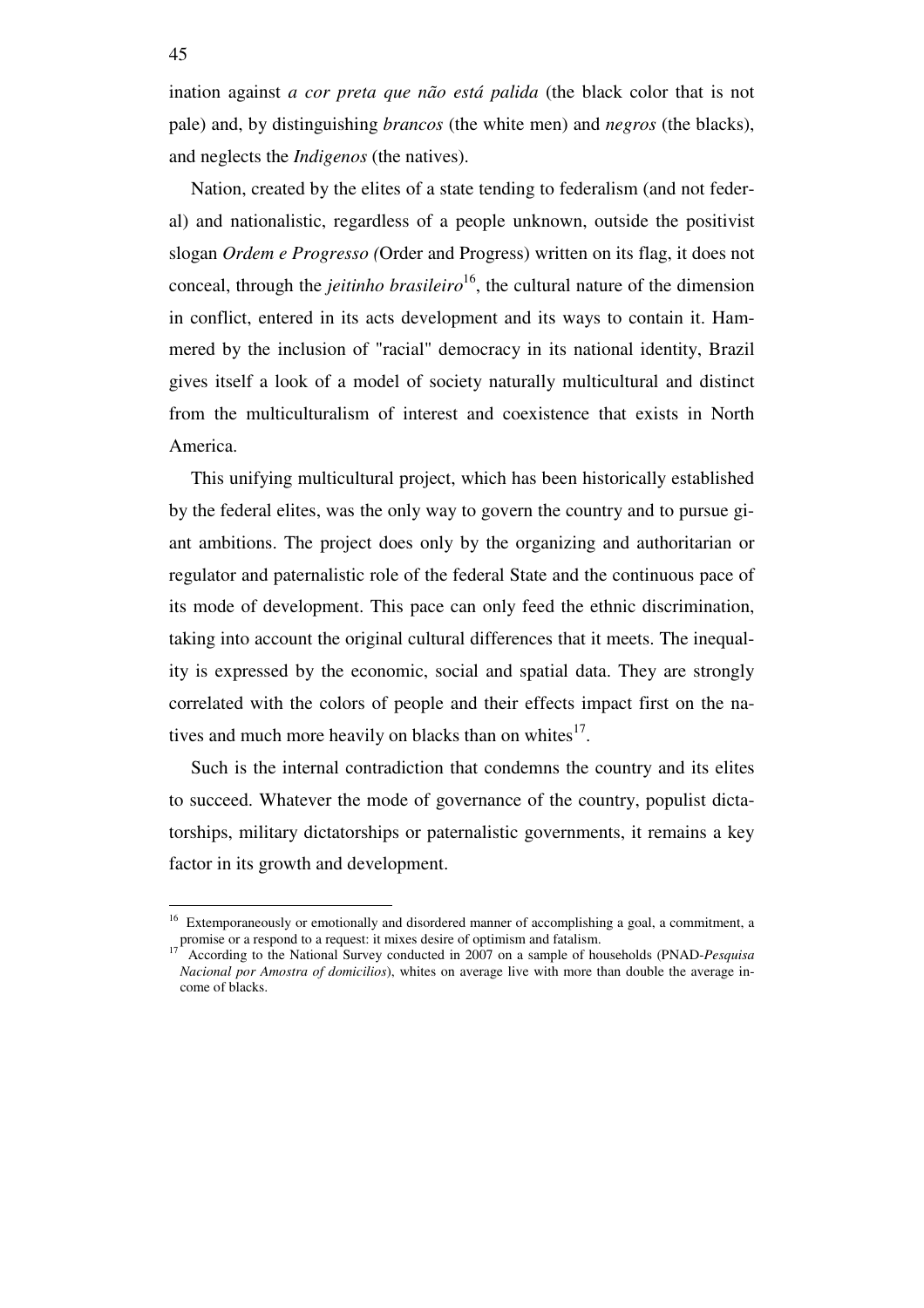# **8. Multiculturalism and Brazilian model of development : social debt, ethnic debt and environmental debt in Brazil**

Submitted to the national project of accelerated industrialization with a long oligarchic, patriarchal and slavery history, Brazil, a young country, is really a paradox.

If it ranks eighth in the world economic rankings, it is still second in the social inequality and it is undergoing the most violent and rapid process of ecological degradation of the planet. And it holds the largest and most diverse system of science, technology and innovation in Latin America, especially in oil exploration in deep water, construction of aircraft and the production of ethanol, and if it accumulates record in exports and agricultural trade, the country still suffers from illiteracy, lack of infrastructure utilities, corruption and archaic paternalistic of its mode of governability. The strong concentration of economic activities of the population on a small parcel of space has only worsened the process of concentration of income and social exclusion.

This model of national development, which is facing serious problems of unemployment, the spread of *favelas* and violence, demanded great sacrifices at the expense of the environment, health, black populations and indigenous cultures. The phenomenon of inequality is further accentuated by gender differences, and women who are suffering from more pronounced social exclusion.

This reality has led recently to the ethnicization of social mobilizations and public policies. The government set up in 2008, features "racial quotas" in access to universities and its intention is to generalize them by federal law applicable in the governmental administrations and the media. However, in ethnicizing the social policy for reduction of the "black" debt, the state is creating tensions between blacks and half-bloods ("mestizos", "mulatos").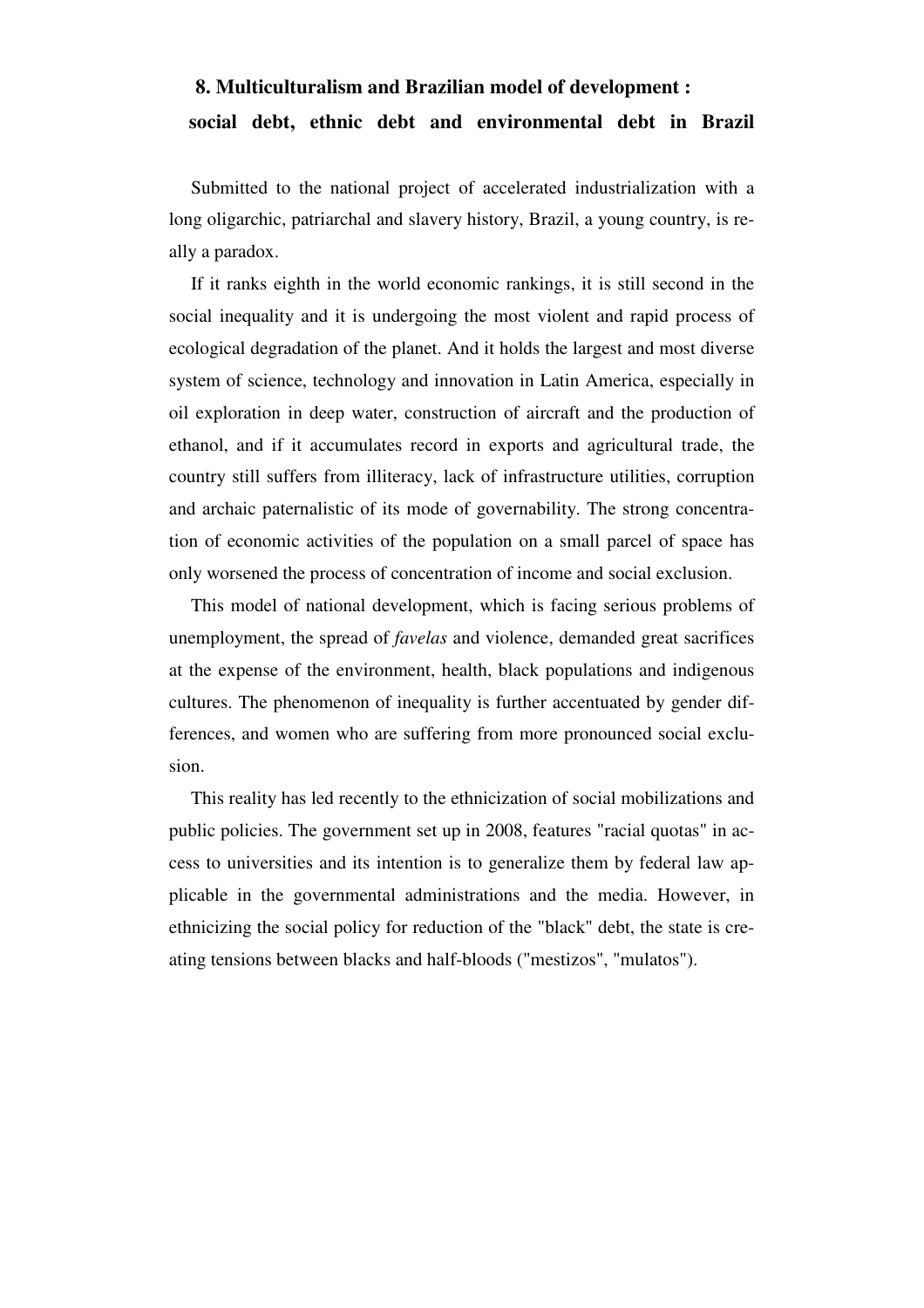The horizon of this multicultural project cannot go outside the framework of globalization and internal debt that raises the Brazilian model of development. Economic growth, supported by foreign investment and exports allowed to repay foreign debt<sup>18</sup> but the burden on the resources of the federal State resulting from compensatory social policies<sup>19</sup> and the reduction of public defi $cit<sup>20</sup>$  affect its investment in education, health and infrastructure; they also limit or restrict the financial support on transfers of skills, including environmental know-how, towards local states. The existence of a large informal sector, officially estimated at 30 million of inhabitants, a figure which corresponds to the same number of reported assets, boost the economy while allowing the government to release part of its social responsibilities. The economic achievements and social progress<sup>21</sup>, without covering the social debt, were unable to settle by the environmental debt, including the deforestation of the Amazon mainly related to cattle ranching and production of biofuels, and also by ethnic debt.

But the map of the country's natural resources and that of a number of its know-how in matter of biotechnology and biodiversity cover the map of territories of indigenous peoples whose rights were constitutionally recognized in 1988. The indigenous issue in Brazil offers a sad demonstration of ethnocidal temptations that carries with it a mode of development supported, by forced marches, through dreams of greatness of a nationalistic and multicultural state.

<sup>&</sup>lt;sup>18</sup> In February 2008, Brazil reimbursed its external debt, public and private sectors combined. But the internal, domestic public debt is still 44% of GDP.

<sup>19</sup> A minimum allocation conditional on schooling and child immunization (*Bolsa Família)* is given since 2006 to about 44 million people, lowering the rate of people living in poverty from 28% to 22%. Originally planned for families up to the fifteenth year of the elder, the program has been extended until his seventeenth year.

The fiscal deficit felt from 3.4% of GDP to 1.5% between 2000 and 2008.

<sup>21</sup> Besides the *Bolsa Familia*, the systematic increase in the minimum wage since 2002 and reduced inflation contributed to reducing poverty.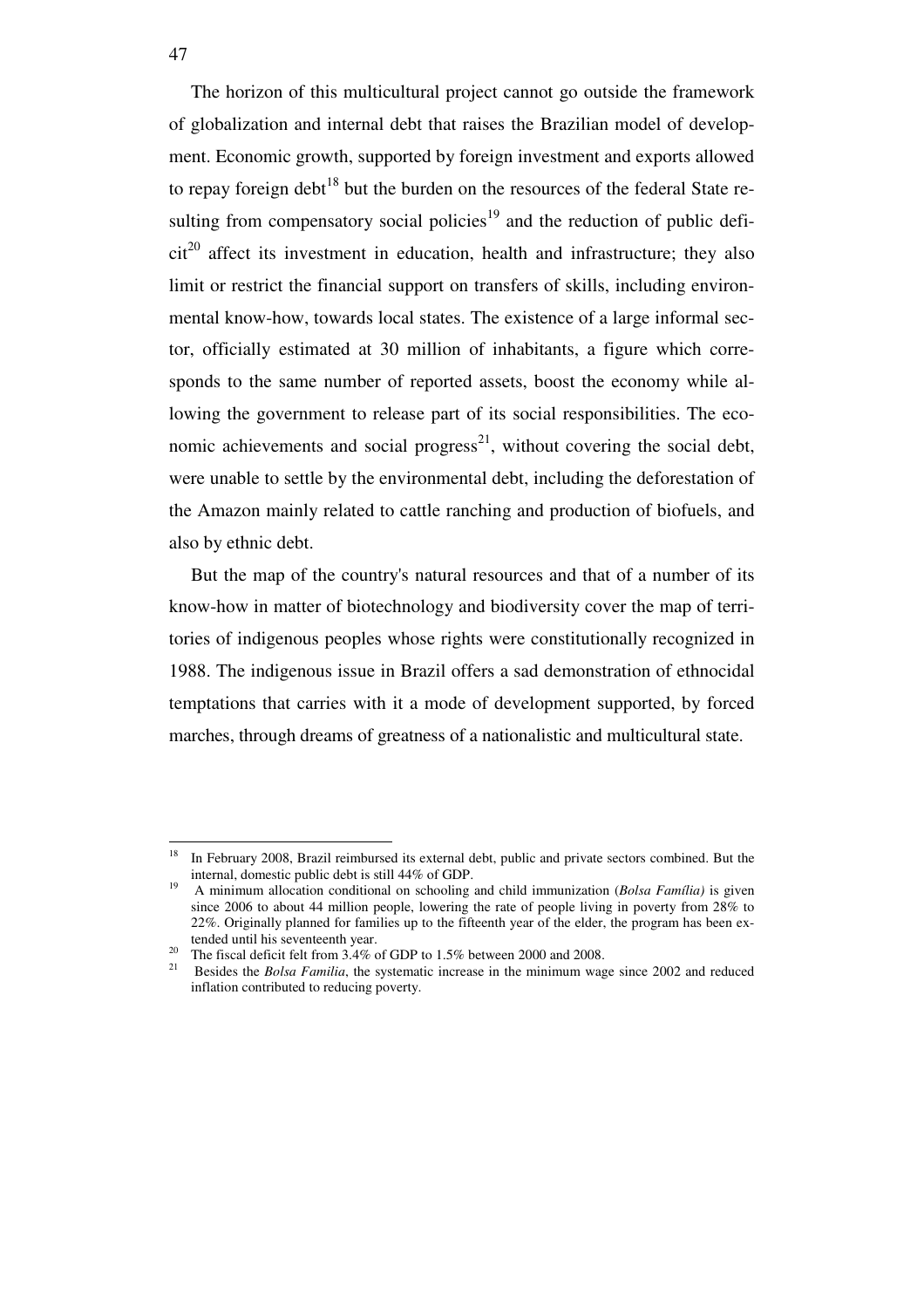## **9. Globalization, multiculturalism and indigenous cultural** *"denizenship"*

 The indigenous question is indeed of a symbolic significance locally, the natives are more than 0, 25% of the population of Brazil. But it nevertheless suggests the nature of the relationship imposed by economic logic and political logic to the minority cultures by the opposite position that it is in other countries of Latin America with the Andean relief, characterized by more limited size and more modest natural resources: the indigenous constitute the majority of the population in Bolivia (71%), Guatemala (66%) and are a strong minority in Peru  $(47%)$  and Ecuador  $(43%)$ . The indigenous question especially wants to provide here a metaphor illuminating the effects of economic globalization and involving multiculturalism and non-cooperative development strategies. These effects tend to create a local cultural *denizenship* that the central state and centralized actors fail to avert but, contrariwise, could attempt to use it and thus to feed it.

Whatever their ethnicity, the natives are all organized into groups and have centenary stories of contacts with a society that weaves its web everywhere and for which, for the survival of their communities, they are implementing various strategies of resistance. These are from forms of well defined confrontation to voluntary isolation and suicides, from working in the factory to marriage with non-indigenous, from alcohol to prostitution of women. The culture of four hundred and thirty thousands of natives still living in Brazil, on the estimated six million before the Europeans arrived, standing on the edge of a razor blade against the wrapping alternatives offered by the ruling dominant elites.

If, by formally recognizing the rights of its indigenous peoples, the constitution of 1988 changed the design of a Brazilian nation without ethnic groups, it did little to change the actual situation of the native. Thus, education in the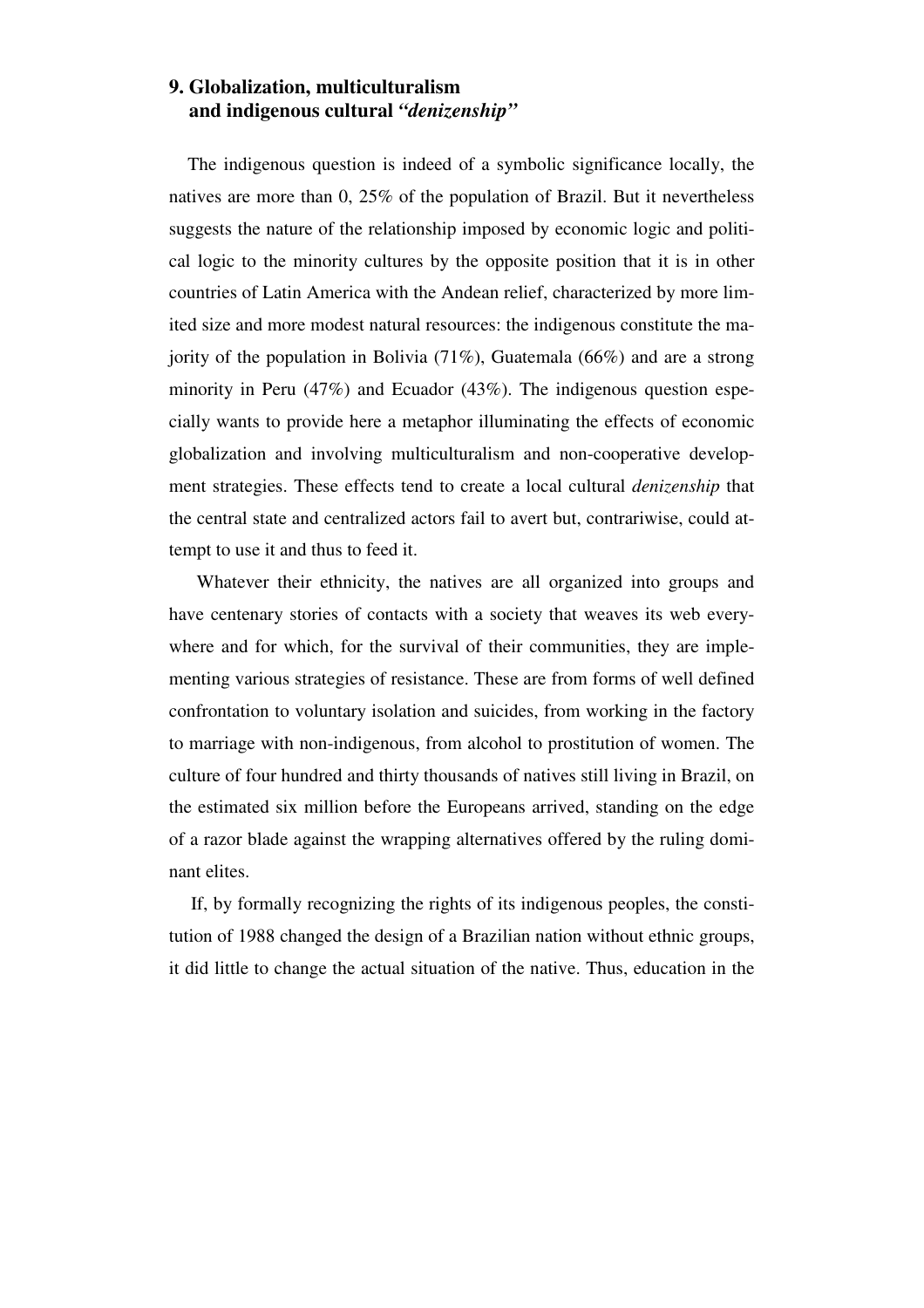native mother language is possible only in the primary and in the context of intercultural bilingual education school<sup>22</sup> that suffers from a shortage of bilingual teachers. The recovery of indigenous language and the non-integration into national programs of information on indigenous culture do not interest people.

In the daily ritual, the natives suffer from the scorn from the other populations and appear as a simple folk attraction for tourists. If a native wants to assert his rights, he should at least know the Portuguese language<sup>23</sup>. Therefore, according to the Brazilian legislation, the protection of indigenous people is dependent on to their degree of integration. It passes compliance with the law after the knowledge of the language.

Pushed to the acculturation and subject to the requirement of bilingualism, the native populations are living as foreigners in permanent stay, under the threat of arbitrary local authorities, and under the needs of local employers and diseases of *civilizados* (civilized world). Regarded as an Indian and treated as a minor, the natives discredit and devalue themselves from within.

## **10. "Terena flight"**<sup>24</sup>

 $\overline{a}$ 

If one is interested, for example, in the Terena community, consisting of 18 000 people from the Colombian and Venezuelan plains, descended from the ancient *Guaná-Txané* and speaking a dialect belonging to *Aruaque* linguistic family, it does not lack of openness and cooperation which is its permanence

<sup>22</sup> Leclerc J., «Brésil» in *L'aménagement linguistique dans le monde*, Québec, TLFQ, Université Laval, http://www.tlfq.ulaval.ca/axl/amsudant/bresil-3pol-autochtones.htm (consulted on June 13, 2010). If the rules of national education are laid down in Act No. 9394 of December 20, 1996, the Native is al-

so subject to Article 48 of Law No. 6001 of 1973 on the status of the Native. Resulting in application of Article 210 of the 1988 Constitution, that *"basic education will be regular taught in Portuguese and therefore that indigenous literacy is then accomplished in their language and in Portuguese".* <sup>23</sup> Art # 9 of Law n° 6001 on the status of the Indian, from 1973.

<sup>24</sup> Formula based on the American expression "White Flight".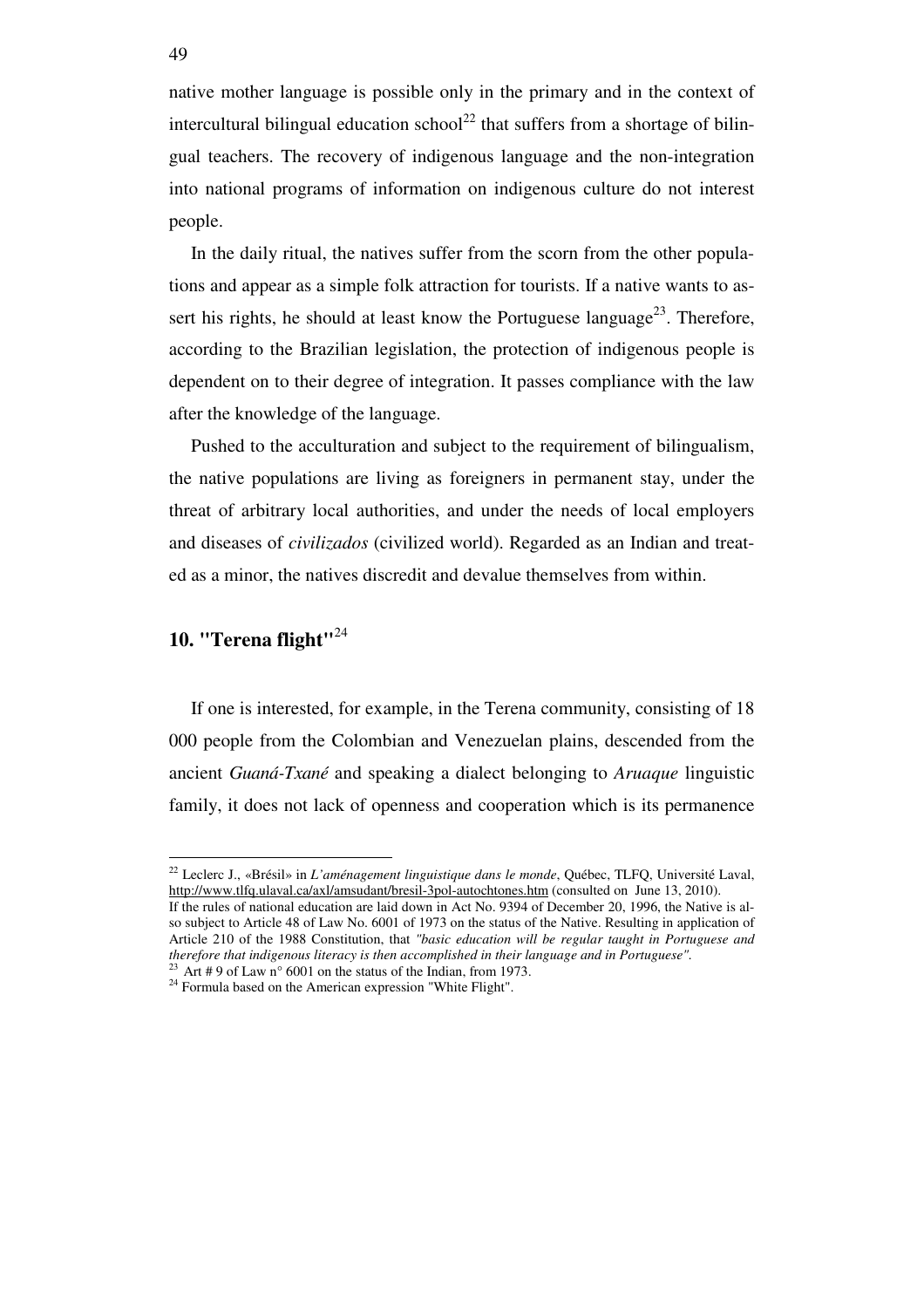behavior. It is unique in having sought simultaneously to maintain its internal organization, its culture and open relationships and trading exchanges with non-indigenous arrivals in Mato Grosso from the late eighteenth century.

The trend towards openness to the outside of this agricultural people is such that has the power to develop by borrowing from different cultures. If elders do not speak Portuguese, the young people learn it, use mobile phones and drive a car. They go out easily from their reservations, exchange with non-natives but they are not tributary to their economic and symbolic system. Several youths were inserted into the local economy, study in universities<sup>25</sup>, performing public functions or they are liberal professionals while maintaining the rituals and values of their community. It is essential for all, repeated constantly the Terena people, to know the various ways of doing, of being and to have, and compare all their respective impacts.

In terms of impact for the 18,000 members of Terena society who are resident for most of them in Mato Grosso do Sul, the population density in the reservations reaches 65 inhabitants/km² when the mean of this state is only 7 inhabitants per km². The tendency of youth is to migrate towards the down town cities or to other reservations, looking for additional income. Currently, half of the existing families are seeking this additional income outside the reserve. These people must cross various strategic locations at the same time: the reserve, the city, the *favelas* estates and sugar mills, to reach the average survival. Thus, indigenous lands are no longer the fundamental and exclusive place of their social reproduction.

In the cities Aquidauana and Miranda, located in Earth Native Nioaque, 1300 of them are living on small surfaces, but not registered ownership, in which it is prohibited to "non-indigenous" to enter to prevent the violence that

<sup>&</sup>lt;sup>25</sup> The Terena people tell they enter in the fourth stage of life: "The Return Travel" which is the stage of their liberation. This travel requires a detour through the "white schools" as shape of survival and as cultural empowerment of their people.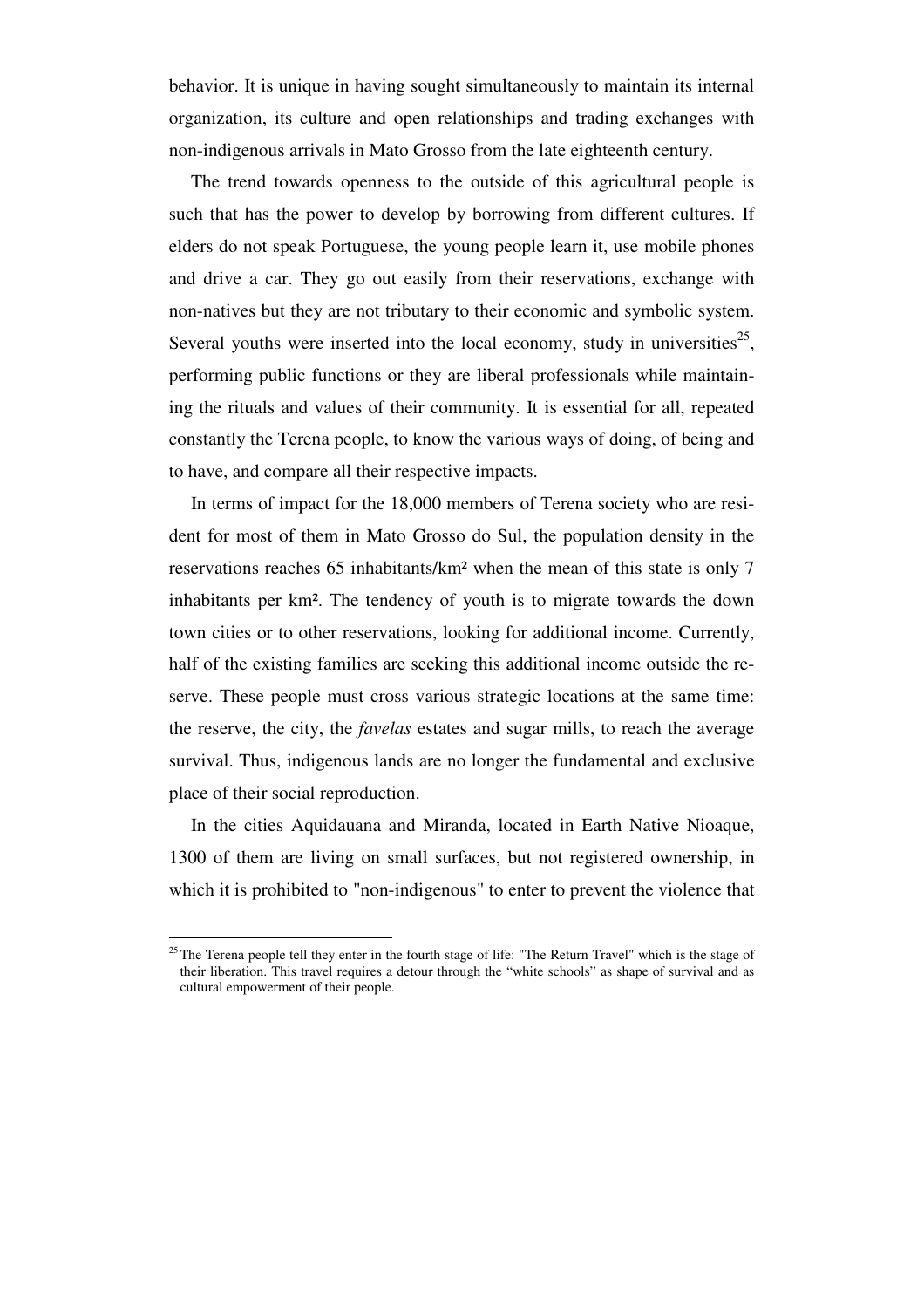these natives could suffer. They are known as excellent producers of organic fruits. Requested by the state government of Mato Grosso do Sul, to support a regional and international agro-ecological program of development, their reserve took part in the production of certified organic mangoes<sup>26</sup>. Although the skills and cultural resources of this indigenous population are very extensive in the field of biotechnology and biodiversity, it is not invited to the national or international bodies<sup>27</sup>.

## **11. Is multiculturalism a history of eucalyptus pulp, transgenic soybean and mine?**

Recognition (even partial) of indigenous rights was inextricably linked to the need to counter an external threat in order to continue reducing its green border and pursue the giant dreams of its elite Federalists. Fear aroused by the initiatives of global actors, including civil actors in mind, which propagated, from the 80s, the idea of internationalizing the Amazon. These worldwide civilian actors, long and sometimes still called *mafia verde* by the media and many political forces in Brazil, argued the irresponsible management of the Amazon basin by the Brazilian state and its propensity to want to deliver these ecological riches and life of its people on international auctions.

The Constitution of the Federative Republic of Brazil of 1988 has introduced a requirement for government, of mapping, cadastre and protect the land and then withdrew in 2001, the concept of "relative failure" of the native's former Code of 1916 which meant he could be a subject without civil law (no right of voting, or passport, etc. ..) out of a specific law. But if the government ratified in 2002 and brought into force the Convention of the International Or-

<sup>&</sup>lt;sup>26</sup> Exported by Wessanen do Brazil company on markets in Japan, France and the United States under the brand name "Maraú".

<sup>&</sup>lt;sup>27</sup> Convention of Biological Diversity, World Trade Organization, Committee of the World Intellectual Property.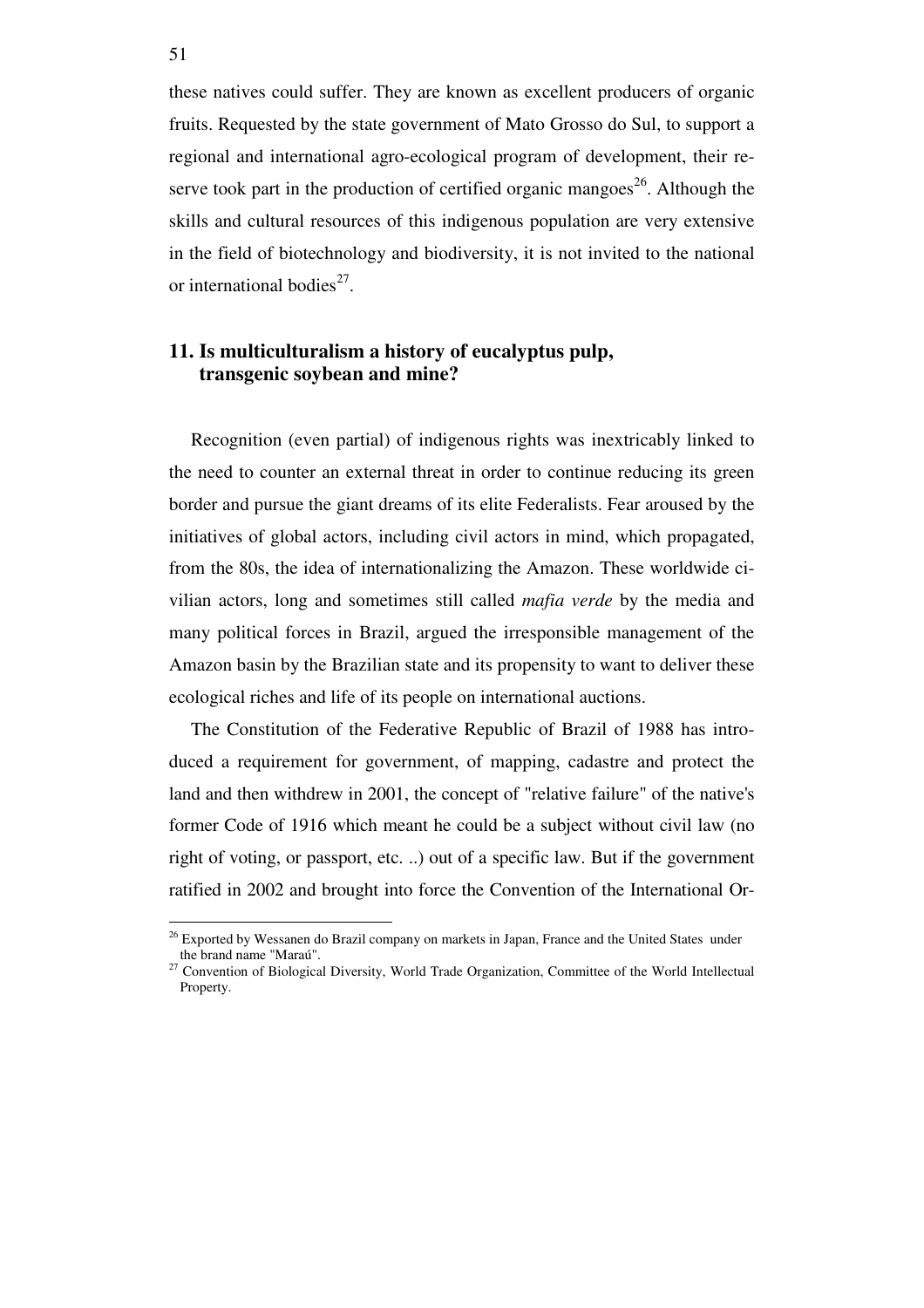ganization of Labor that recognizes the right of ownership to indigenous peo $ples<sup>28</sup>$  which protects them from the principle of assimilation and acculturation, the Brazilian constitution understands them in a more restrictive way<sup>29</sup>.

The full transcription of these rights inside of the laws and the complete declension of these in the administrative rules cope with diverse and numerous obstacles. The conflicts of choice of jurisdictions between institutions or between federal State and local States $30$  serve to evade the true issues. Indeed, and for example, without the publication of titles of properties belonging to indigenous peoples, the Brazilian state is in fact the legal owner of all native land which he keeps on hand. Without such titles of property on land they are known, the natives still depend on the variability of political and strategic needs of the state and depend on it for their livelihoods and protection.

The natural resources of Brazil mingling with the native territories, the  $law<sup>31</sup>$  provides that a decree of President of the Republic may call into question the right of the natives on their territories to undertake public works in the context of national development or to exploit the riches of the basement if the safety and national development are at stake.

But this law reaches their cultural organization as their social mode of agricultural production is important for the internal stability of indigenous farming communities. So, for example, in Terena people, the land is divided into

 $^{28}$  Article #14 Convention #169 of I.L.O.

<sup>29</sup> Leclerc J., «Brésil» in *L'aménagement linguistique dans le monde*, Québec, TLFQ, Université Laval, http://www.tlfq.ulaval.ca/axl/amsudant/bresil-3pol-autochtones.htm (consulted on June 13, 2010). But according to the Brazilian constitution (1988: Chapter VIII , article #231): land rights affect land historically occupied by Indians (those mentioned in paragraph #1 of Article #231 of Federal Constitution) permanently inhabited by them, used for their activities of production and which are essential for the conservation of their "environmental aspects". These lands occupied by Indians are intended for their permanent possession. They have the exclusive usufruct of the riches of the soil, rivers and lakes within them. These lands are considered as "inalienable" and "exclusively reserved" for indigenous people. It is forbidden to move groups of their native land but the exploitation of these lands is yet possible with the Congressional authorization.

<sup>&</sup>lt;sup>30</sup> The legalization by the government of the reserve *Raposta Serra do Sol*, 2nd indigenous territory of the country by area (17400 km²), located on the borders of Venezuela and Guyana in the State of Roraima, and the decision of the Supreme Court, taken in April 2005, requiring its removal by rice farmers within a year, has resulted, for example, a seven-day mourning declared by Governor of the State.

 $31$  Article#20 of Law # 6001 of December 19, 1973..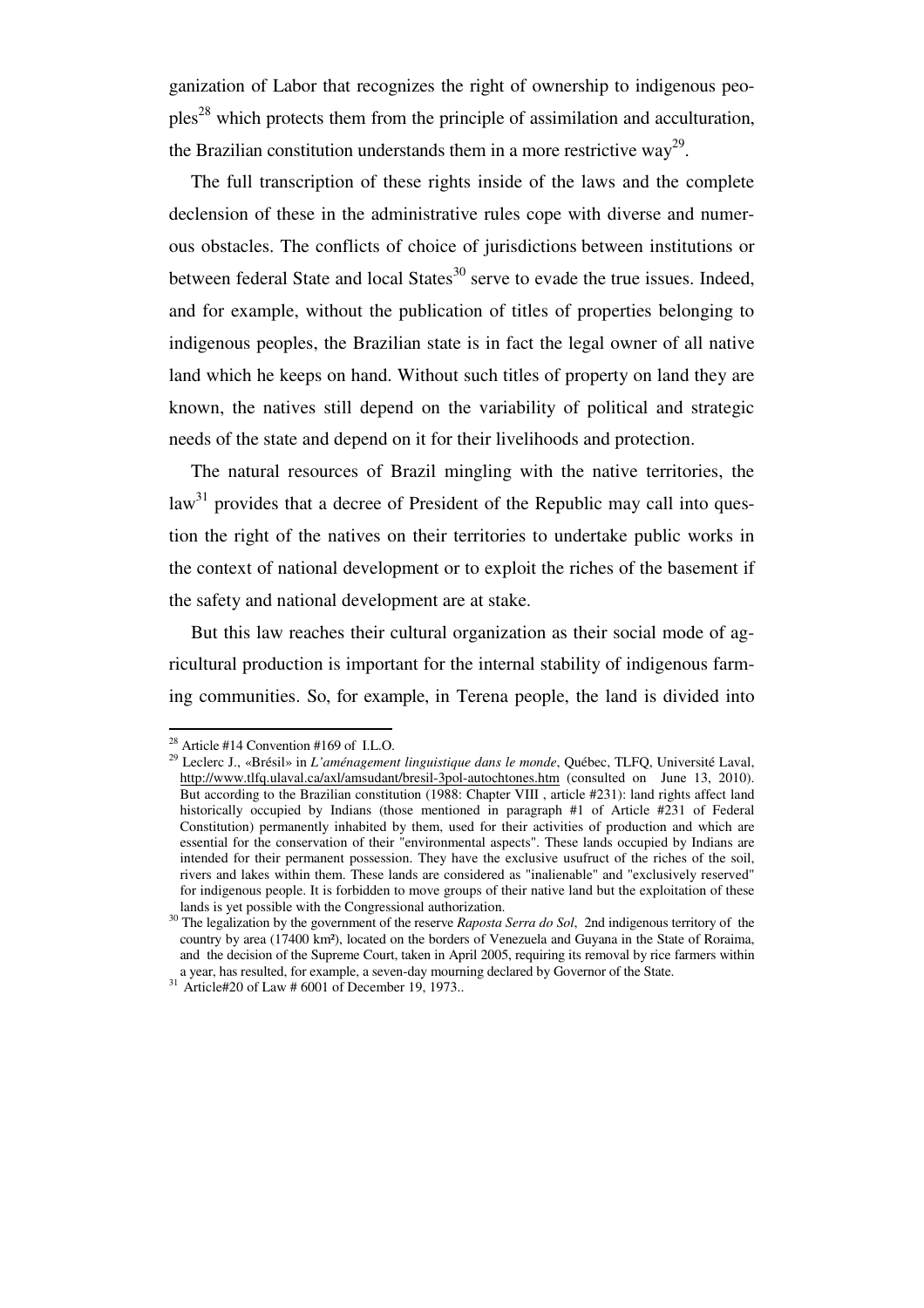agnatic kinship<sup>32</sup> centered on the father or his elder brother. Reducing the size of their reserves could oppose coercion of decentralization of family groups on common ground and could create internal conflicts of power. This decentralization allows for maintaining the economic cooperation and sharing of food based on the law of reciprocity.

The possibility of legal contestation challenge about the boundaries of reserves in favor of non-Native peoples, which was extended by presidential decree in January 1995<sup>33</sup>, was argued on the topic "*Muita terra para pouco indio"*<sup>34</sup>. For example, the Norwegian company, Aracruz Inc., the world's largest producer of eucalyptus pulp, has tried to claim his title based on this law to challenge the rights of Tupinikiim and Guarani about their demarcated, approved and registered territories in 1983 in the State of Espirito Santoand to reduce their territory by agreement in 1998 of the Ministry of Justice  $35$ .

A law called "the regulation of economic activities in indigenous territories", was approved in 1999, legalizing the status of major projects in energy, agro-industry and forestry and mining industry in Native territories. It gives priority development on indigenous land rights and it allows, in turn, the Brazilian army to split some native reserves along its borders, in the name of national economic and military security.

Although, if in March 2009, the Brazilian Supreme Court reaffirmed the legality of a reserve of twenty thousand natives in Raposa Serra do Sol, in Roraima State, occupied by rice farmers, the decision confirms the right of

<sup>&</sup>lt;sup>32</sup> Relatives bound by the same strain male

<sup>33</sup> Decree 1775/96.

<sup>&</sup>lt;sup>34</sup> Much land for little Indians.

<sup>35</sup> Conselho Indigenista Missiónario. Violência contra os povos indígenas no Brasil. Relatório 2006 2007. CNBB, 2008

The conflict continued and became very violent before being resolved in2007 by a new decree of the Federal Ministry of Justice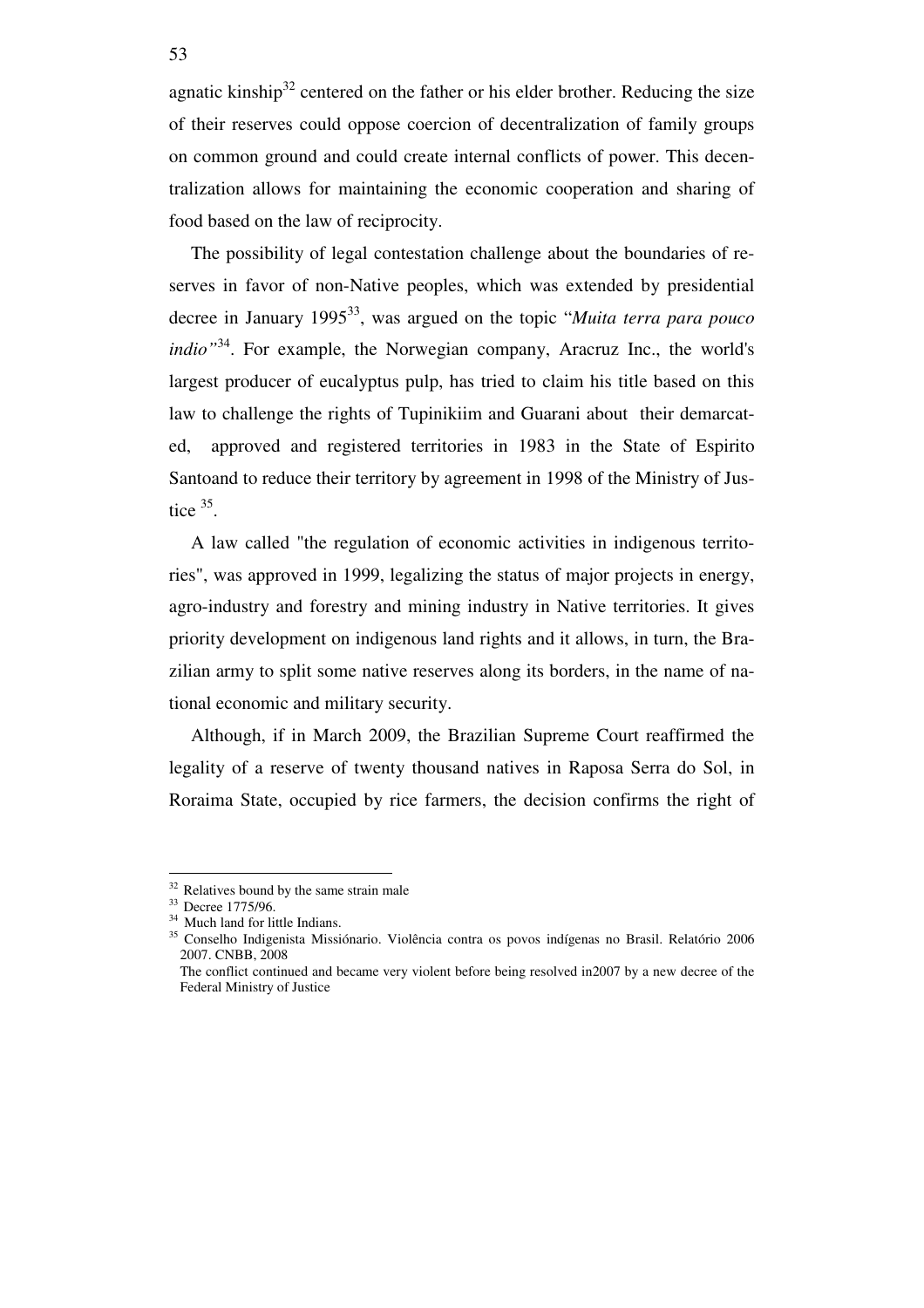Brazilian states, in the name of development, to engage in future demarcation of indigenous lands and thus make them harder to protect.

If one could appreciate the recognition of indigenous rights as a compensation for several centuries of genocide, it appears socially rather as a concession, granting a favor and not as a right and due.

As the example comes from the local political power and the federal state boundaries, approval or registration of indigenous territories do not prevent that indigenous lands are coveted and continuously reduced by the companies operating commercially. And as the example also comes from foreign firms with the authorization of the federal government, these lands are also subject to encroachment by smallholders and small farmers with the complicity of local states. A Japorã, Mato Grosso do Sul, the Guarani-Kaiowá frequently discover that their land, yet legally defined, use the extension without the right areas planting soybeans on farms regularly put under the protection of police and military.

Thus, here, the country's cultural mix, eucalyptus pulp, mining, beef exports, producing bio-fuels or transgenic organisms are worth more than the right, the indigenous law and a state of right. The power of big mining companies, forestry and energy and the influence of large landowners are more important than the conditions of development of indigenous culture.

The registration in the law of the moving lines of root territories of native populations shows that the Brazilian multiculturalism is not the affirmative observance of cultural rights for all the minorities. This multiculturalism is very confortable for big investors. To mine for gold in the State of Amapa, Anglo American PLC, for example, can control about 18 out of 30 millions of hectares of lands which belong to Uaiapi, Uaça, Jaminam, Galibi and Tumucumaque, can pollute their environment, can poison their health and can destroy autonomy and sustainability of their community development. This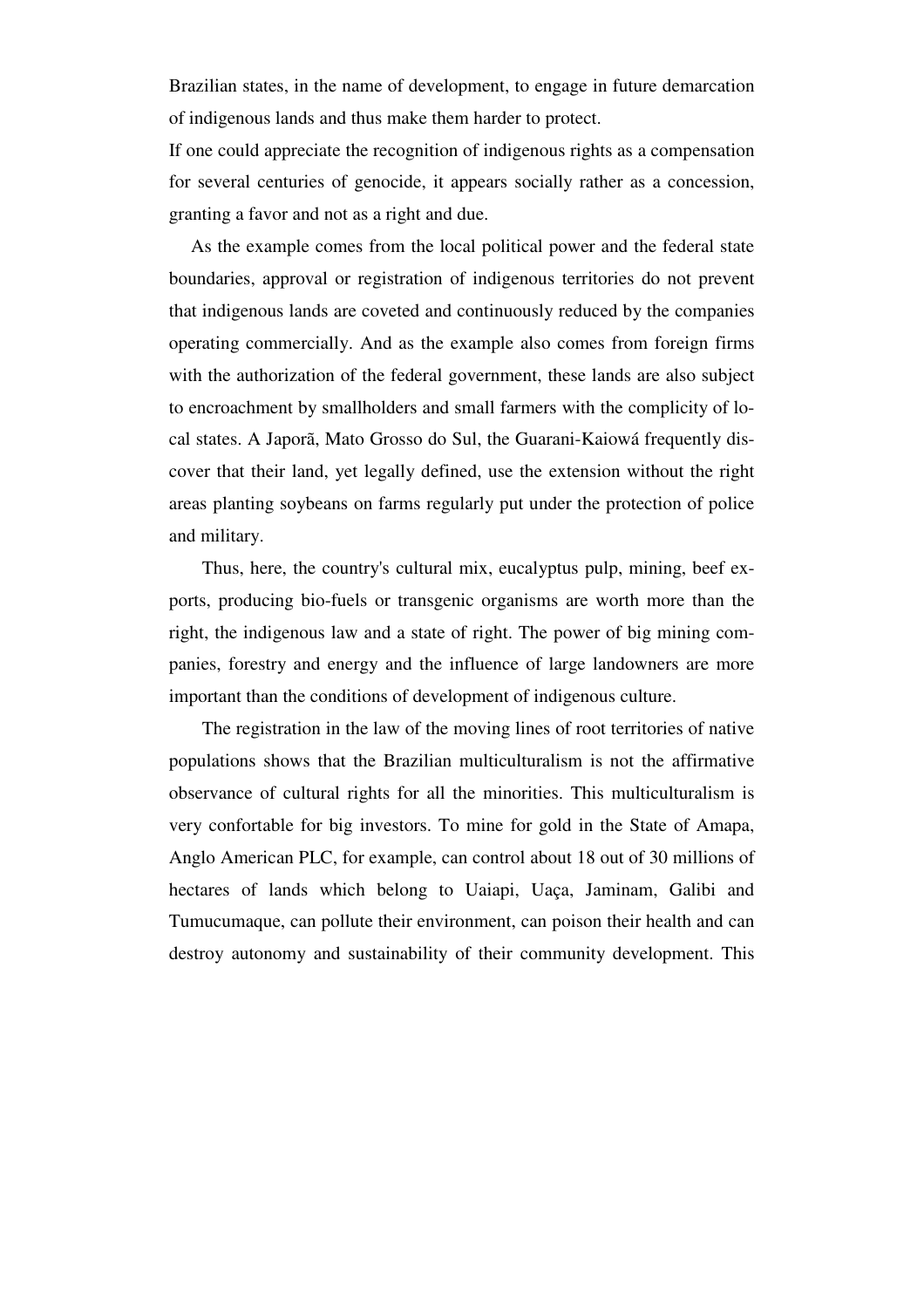shape of multiculturalism, inherited from the specific history of the construction of this very big nation, is married to the political strategies defined by a State which would like to stay *"nationalitaire"* (nationalitarian), federative and developer inside of the frame of economic globalization.

If the definition and revision of indigenous reserves appear dependent on development strategies of the federal government, the World Bank, international investors and global economic competition, the federal government's objective *" Zero Hunger"* could only, *in this frame,* be achieved by the continuation of infringement of ancestral and constitutional Natives'rights and of their cultural assimilation.

Between social alibi, here and elsewhere, the cultural alibi, globalization led by the state-market and the multiculturalism, which is its counterpart, do not offer potential ways towards sustainable development.

## **12. The intercultural and the sustainability: All together and without** *island* **or** *-ism*

Global recognition of cultural diversity do may reduce it, here and there, to the defense and preservation of heritage and folklore or should it value human identity? Should it be understood as putting it into a museum, in stored memory, in reserve or in ghetto of communities, or should it allow them freely to unfold? How, without registering it as part of a purpose and a common ethic, is it able to avoid the separate identities, the cultural relativism or the political instrumentalization of cultures?

Meetings of diverse cultures are first injury in which the historical backlog demands an apology. They cannot avoid the practical aspects of the religious question which, as for example, is in Algeria where Friday is like a Sunday, admits in France, where the Sunday may no longer be a day different of any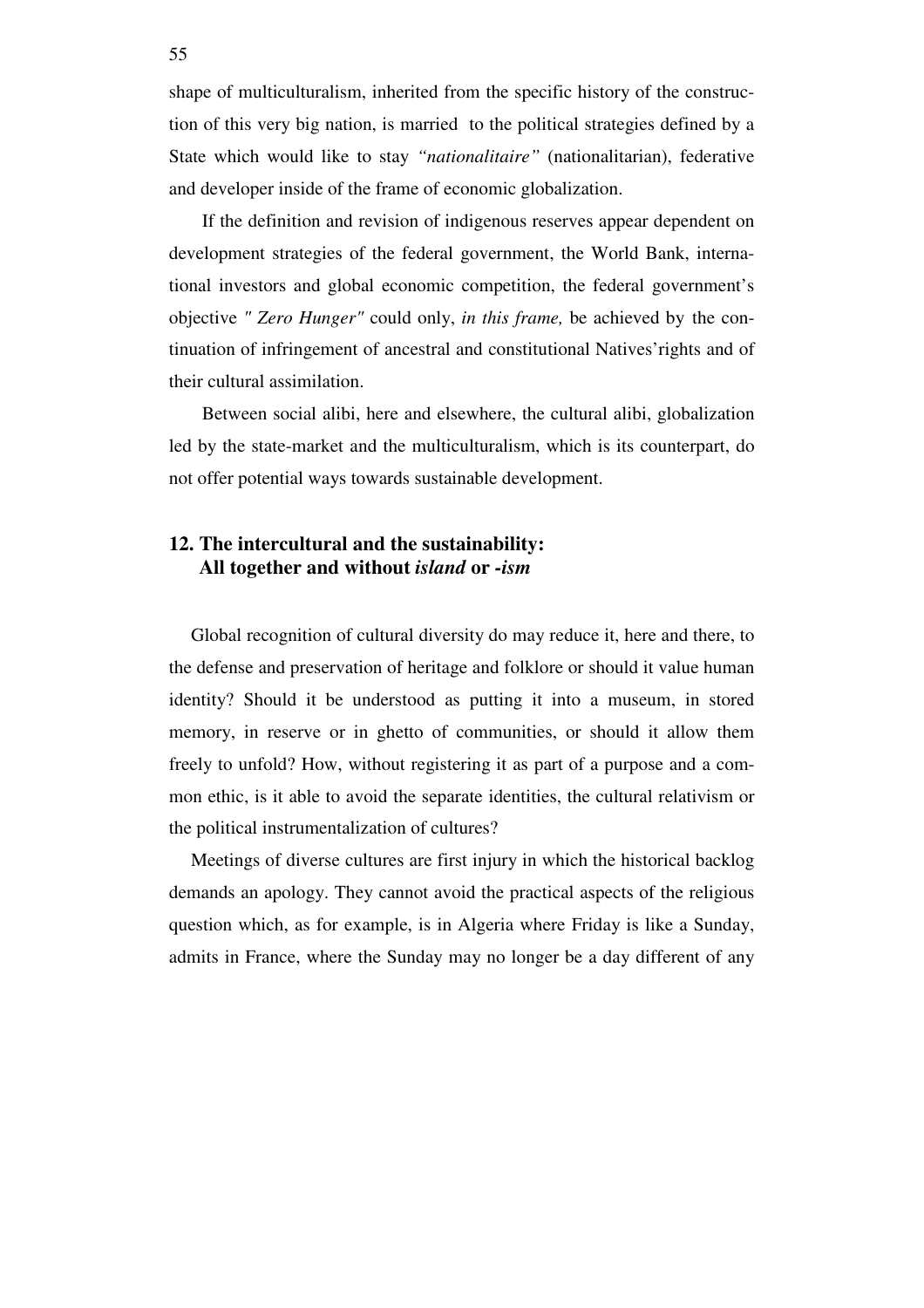other, questions the Christian privilege in Germany, claiming a national day holiday for all Muslim and officially celebrated in the Indian Union five days for the Hindu holidays, four days for Muslim holidays, two days for Christians, one Buddhist day, one Sikh day and one Jain day.

They stumble over the language issue where, beyond the cultural meaning implied that the choice of language of communication carries with it the untranslatable - including the future unknown in some of some 6700 languages of the world still living - silent or cause misunderstanding and postpone conclusions.

They must be concerned with the question of the relationship with *the Other* that punctuates the life of every day: relationships between private and public, between generations, between genders, between emotions and to speech, interference, trust, uncertainty or fear.

They face the daunting question of social meaning that confronts holistic representations and individualistic approaches: relationship with nature, time, work, kinship, honor, success, price, equality, knowledge, wealth, destiny or authority. In some cultures, the authority, for example, may be motivated by reciprocity and service, while in others it is driven by power.

They cross on their paths strategies of power, attempted to make a political weapon from cultural policy, and economic rationality, which focus in community characteristics only those offering business opportunities, as evidenced by the boom, in the United States, the marketers.

If the strategies of global firms have consistently relocate their activities and operations, or segmenting the productive process and combining skills coming from different cultures into professional projects that give rise to dialogue on ways of doing things, they dissociate them from their relationships with modes of thought and modes of being. Substituting the corporate culture to local culture, they recompose the joints between the various dimensions of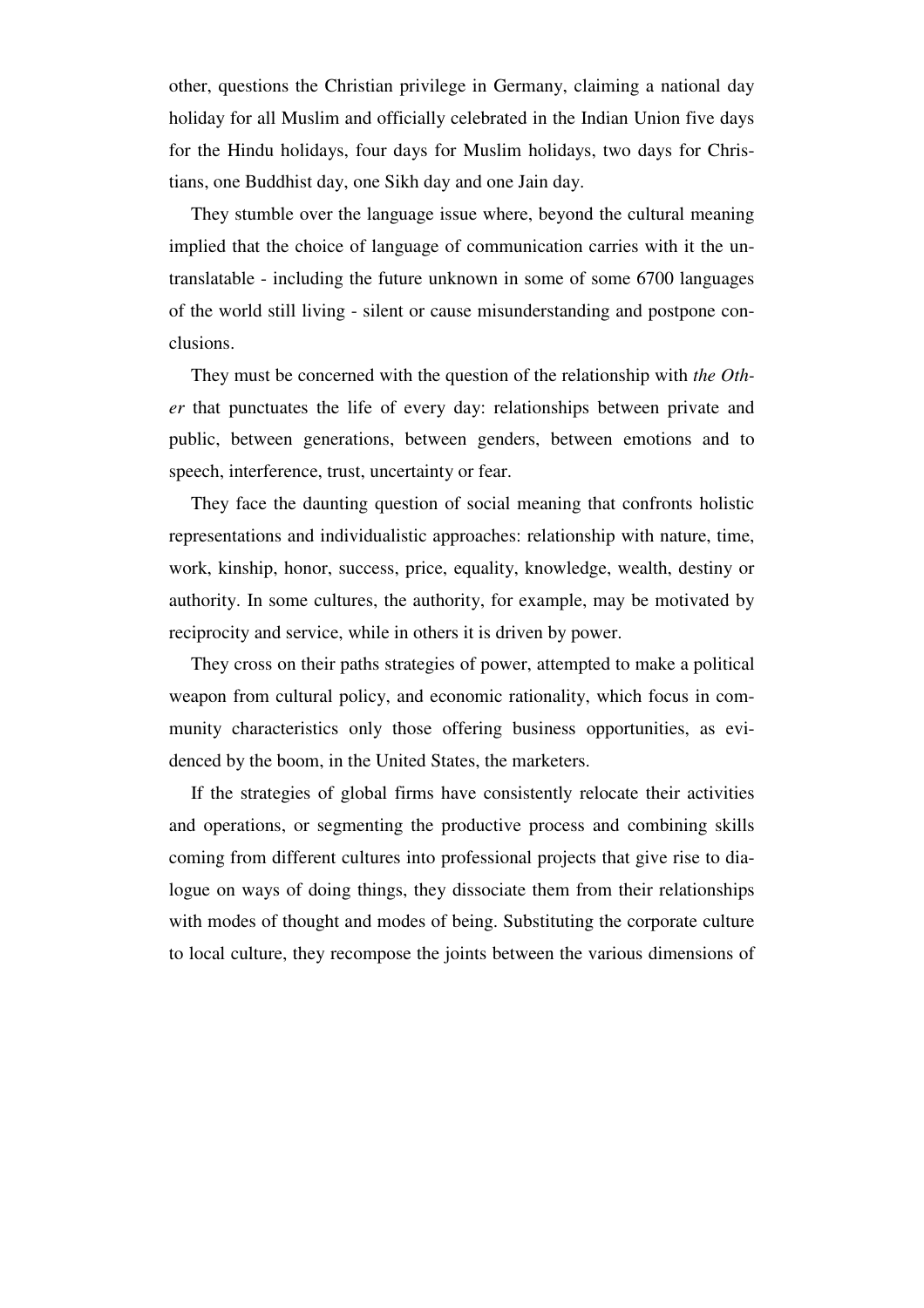local cultural expression of developmental, to the benefits for the economy and the global, but at the expense of community loyalties and individual balance. If these companies focus on the "think globally", the global is the enterprise and "act locally" is reduced to the local cyclical variation of strategies produced worldwide.

If the communication technologies give rise to communities of information exchanges that allow, without limits of time and space, direct conversations and interactions between cultural patterns of thinking, provided that the virtual strengthens narcissism and that the self operates at closer to his ideal.

If the goods are moved around the world, they also carry with them the cultural signs of branded products by a strongly typed way of life at the expense of local labor and local cultures. Thus the States rules requires, in Niger, building in "hard" public buildings and therefore prohibits the use of local material, clay, considered less "hard". It results in the importation of cement, by the increased cost of construction, by the devaluation of local knowledge, by the confusion in the representations of what is sustainable and unsustainable and, ultimately, by the relativism of local cultures and women who are carriers of these.

The call for multicultural coexistence of cultures, does not provide information on their interrelationships, offers no process of mutual discovery and shall not include in its object the intercultural imperative. It does not view the composition of common responses to common challenges that cross boundaries of cultural management of territories.

Yet, in everyday private space on the digital or physical civilian territories, these exchanges fall outside the academic institutions or for business operational reasons as to meet in public space, detailed needs of the controversial policy or security and warmongering xenophobia.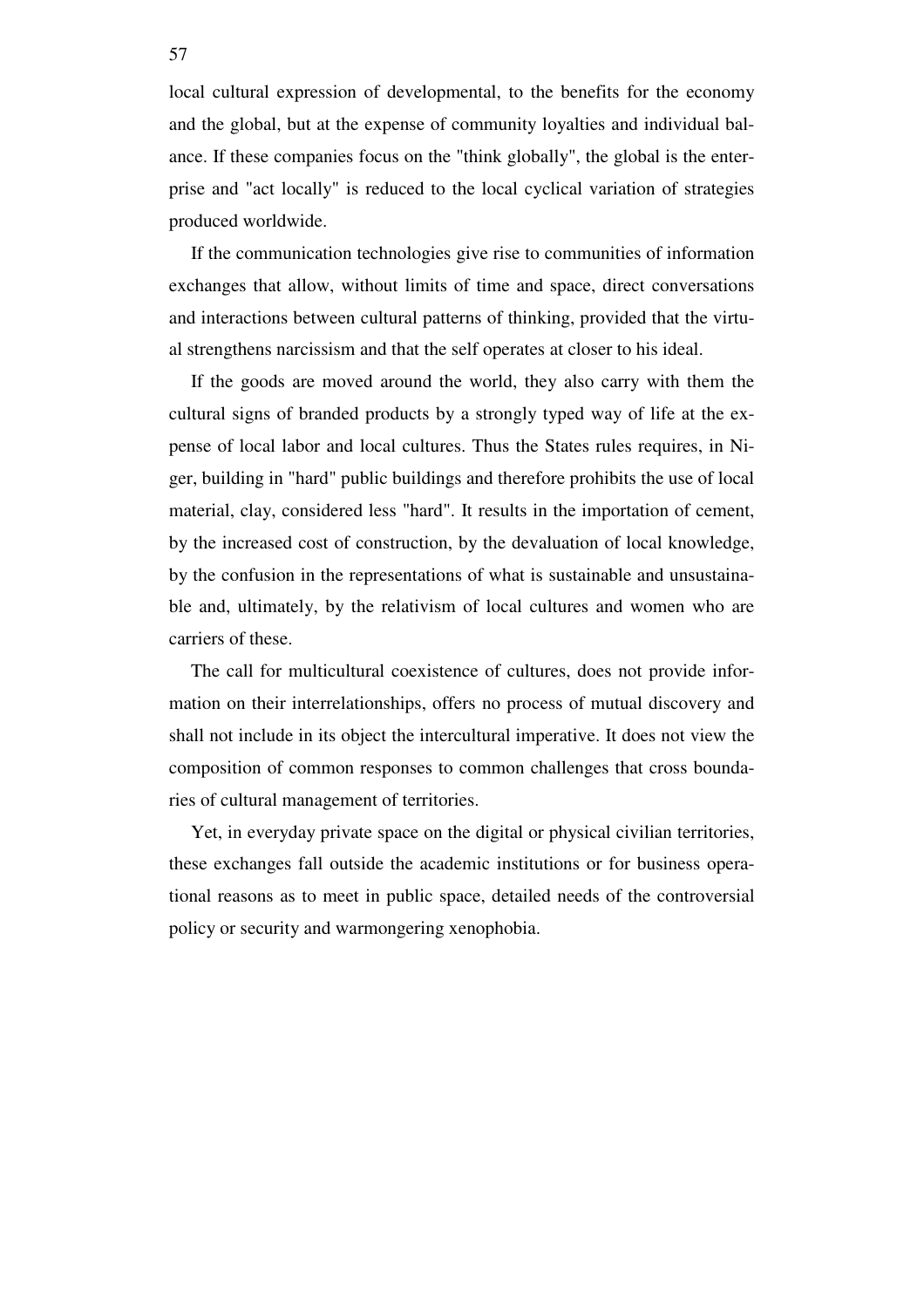As Michel Sauquet and Martin Vielajus (2007) remind it so well, increase of an *ism* the multiculturalism confers certainly, force the ideal of equal rights and mutual respect between ethnic and cultural groups, within the ethnic or cultural heterogeneity that characterizes the world, but multiculturalism does not include, in the dialogue of cultures, their mutual interrogations nor does debate. The global application of economic rationality, the market like the State, producing social discrimination, cannot be held in the parentheses of the dialogue of cultures.

Multiculturalism is deadlocked on the modes of cultural interactions, on the conditions of their mutual influences and on the object of their common questions.

Cultural differences, in the framework of a race to development, of global economic competition and strategies of State, underlie, among and within geo-cultural assemblies, exile, exodus, cultural marginalization of communities economically and socially subordinate or development of "informal" as a refuge for survival, for creativity and cultural resistance.

The deactivation of the game and the cultural resistances arising from the export, then from globalization of an economic rationality, in drawing its values on individualism and the motors of its regulations in the state-market couple. Each of the terms of this couple appears in the variety of figures in the hierarchy and rivalry. This couple devalues local culture and constantly tends to bracket the global civil society.

But in the context of globalization of developments, *which is required by the implementation of the global imperative of sustainability*, economic globalization, *which is a condition of sustainability*, cannot evade the issues relating to development goals, instead, in the order of values and purposes, the rationalities of economy and state.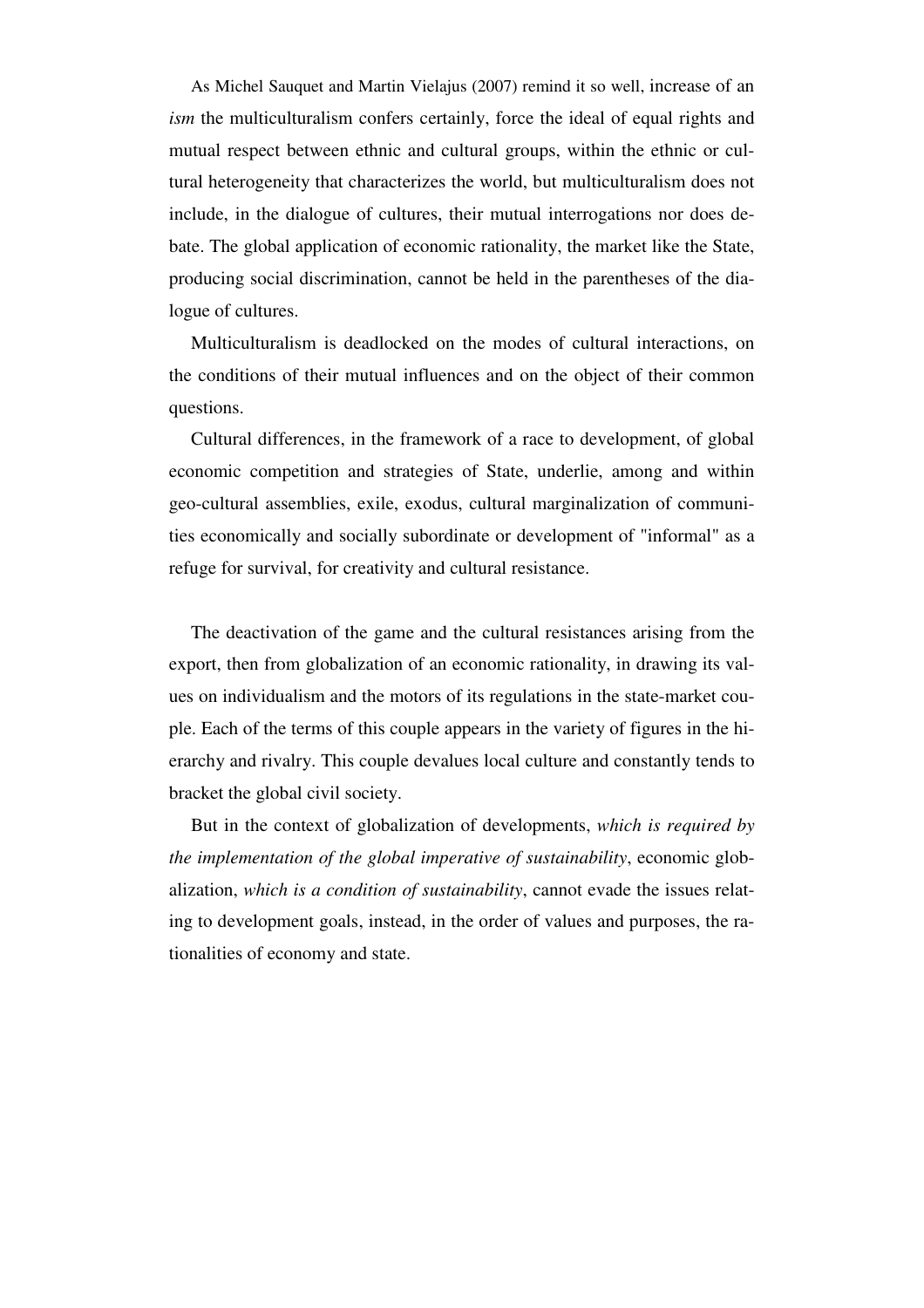By caring capacity of Nature, requesting the difference and the limit, in articulating the local space in the global and in rebuilding the global at the local level, in empowering the individual, in calling for the emergence of world civil actor and offering an holistic approach to rationality of politics and economics, sustainability offers a way out of a multicultural world which lacks an intercultural approach and a shared civilizational project.

Attentive to the doubts, to the uncertainties and to the risks, more attractive than the *more* of the economy, the *must* of the technology and the *papers* of the national identity, this ethical project develops a positive imaginary part and makes the local individual a free actor, both nomadic and contextualized, of the overall and global sustainability. It opens a future.

For all people.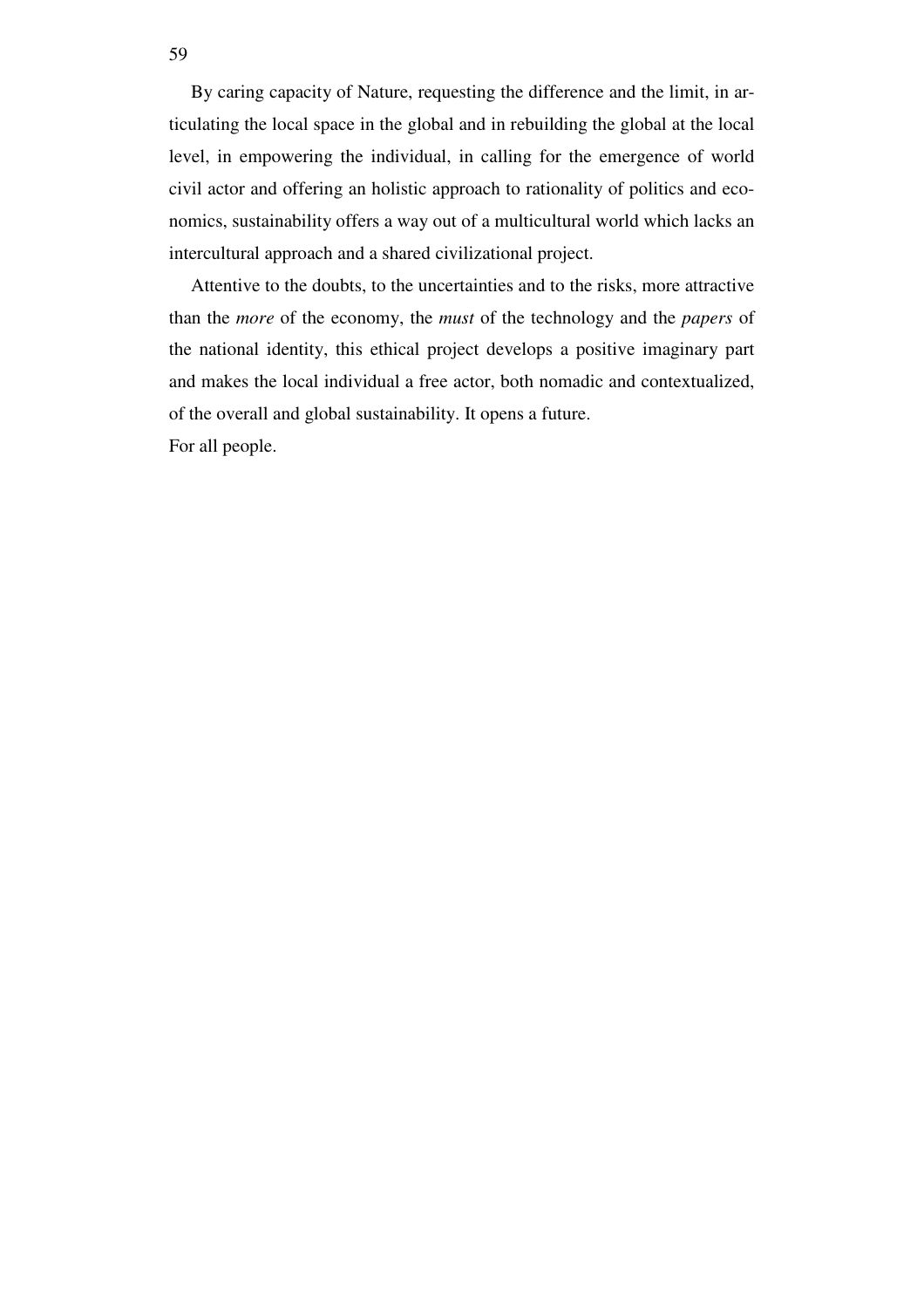### **Bibliography**

Azanha G., *As Terras Indigenas no Mato Grosso do Sul.* Centro de Trabalho Indigenista (CTI), 2004.

Appadurai A., *Après le colonialisme: les conséquences culturelles de la globalisation*. Payot, Paris 2001.

Asante M., *Afrocentricity: The Theory of Social Change*. Buffalo Amulefi Publishing Co. Banks J., 1980.

Bauman Z., *Vies perdues: La modernité et ses exclus*. Payot*,*Paris 2006.

Bechtel D., Galmiche X., *Les Villes multiculturelles en Europe centrale.* Belin, Paris, 2006.

Bourdieu P., *Esquisse d'une théorie de la pratique. Précédé de trois études d'ethnologie kabyle*. Droz, Genève-Paris 1972.

Camilleri C., *Chocs de cultures ; concepts et enjeux pratiques de l'interculturel*. L'Harmattan, Paris 1989.

Castells M., *The Information Age. Economy, Society and Culture. Volume Il, The Power of Identity.* Blackwell Publishers, Oxford 1997.

Conselho Indigenista Missionario, Regional de MS-Campo Grande/MS, 1993.

Conselho Indigenista Missionario. Violencia contra os povos indigenas no Brasil. Relatorio 2006-2007. CNBB, 2008

Dayan L., Du bon sauvage au sous développé [in:] *Le développement en questions*. Revue Tiers Monde, PUF, tome  $25 \text{°n}$ <sup>o</sup> 100, Paris, 1984.

Dayan L., La durabilité, un concept holistique, [in:] *Ce que développement durable veut dire*. Regards Croisés-Avis d'Experts, Paris, Ed. d'Organisation, 2003, p.283-306.

Dayan L., Défis, atouts et stratégies des TPE et PME du local sur la destination touristique Algérie [in :] *La PME algérienne et le défi de l'Internationalisation*. L'Harmattan, Paris, 2010

Dayan L., A. Joyal, S. Lardon (eds.), L'ingénierie de territoire à l'épreuve développement durable. L'Harmattan, Paris, 2011.

Dayan L., Gorynia M., Internationalisation de l'économie polonaise*.* Revue Mondes en développement, N°145 – 2009/1.

Dayan L., Dupont B., Эко*-*налогообложение капитала*,* загрязняющего окружающую среду*,* и снижение налогов на труд*:* модель фискальной стратегии*,* направленной на устойчивое экономическое развитие (Fiscal strategies for sustainability); Izvestiya Uralskogo Gosudarstvennogo Universiteta. n° 1/2(64), Sept. 2009.

De Chabert M.J., *Multiculturalism in American Society and Education: An Exploration of the Spectrum of Theoretical Multicultural Frameworks and Models of Educational Practice Responding to Cultural Hegemony*. University of Pennsylvania – Graduate School of Education, 1997.

Demorgon J., *L'histoire interculturelle des sociétés*. Anthropos, Paris 2002.